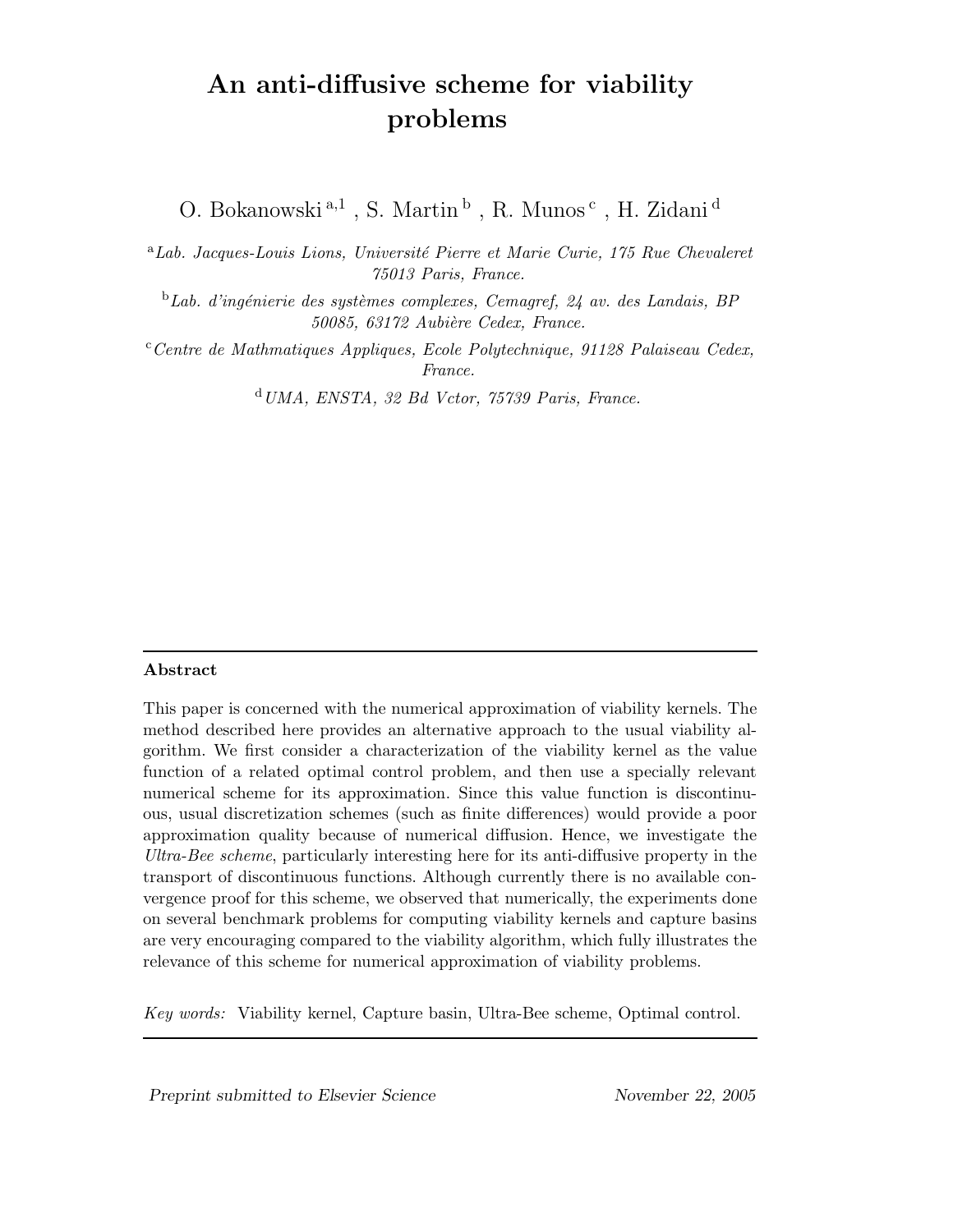#### 1 Introduction

We consider a control system, defined by the differential equation:

$$
\dot{y}(t) = f(y(t), u(t)), \quad u(t) \in U \text{ for almost every } t \ge 0
$$
\n
$$
y(0) = x_0
$$
\n(1a)

where  $f: \mathbb{R}^n \times \mathbb{R}^p \to \mathbb{R}^n$  and U is a compact subset in  $\mathbb{R}^p$ . We denote by F the set-valued map defined by  $F(y) := \{f(y, u), u \in U\}$ , for every  $y \in \mathbb{R}^n$ .

Following (Aubin and Cellina, 1984), we say that a solution  $y(\cdot)$  of (1) is *viable* in a constrained set  $K \subset \mathbb{R}^n$ , under the dynamics F, if it remains in K forever:

$$
\forall t \ge 0, y(t) \in K. \tag{2}
$$

The *Viability Kernel* of K under F, denoted by  $Viab_F(K)$ , is defined as the set of points  $x_0$  from which can start a viable solution, i.e.,

$$
Viab_F(K) := \{x_0 \in K, \ \exists u \in L^{\infty}((0, +\infty); U),
$$
  
the solution y of (1) associated to u satisfies  $\forall t \ge 0, y(t) \in K\}$ . (3)

The viability theory aims at controlling dynamical systems with the goal to maintain them inside a given constrained set. Such problems are frequent in ecology or economics, where the systems die or badly deteriorate when they leave some regions of the state space. For instance Béné et al. studied the management of a renewable resource as a viability problem  $(B\acute{e}n\acute{e}e^{\dagger}$  et al., 2001). They pointed out irreversible overexploitation configurations related to the resource extinction. Mullon et al. proposed a viability model of the trophic interactions in marine ecosystems (Mullon et al., 2004). Bonneuil studied the conditions the prey-predator dynamics must satisfy to avoid the extension of one or the other species as a viability problem (Bonneuil, 2003). Recent applications of viability concepts can also be found in finance (Saint-Pierre, 2004) and in the evaluation of the resilience of socio-ecological systems (Martin, 2004).

The viability kernel may be characterized in diverse ways through tangential conditions thanks to the viability theorems (Aubin, 1991).

 $Email \ addresses: \ \texttt{boka@math}.$  jussieu.fr  $(O. \ \texttt{Bokanowski}).$ Sophis.martin@clermont.cemagref.fr (S. Martin), remi.munos@polytechnique.fr (R. Munos), hasnaa.zidani@ensta.fr (H. Zidani).

<sup>1</sup> Corresponding author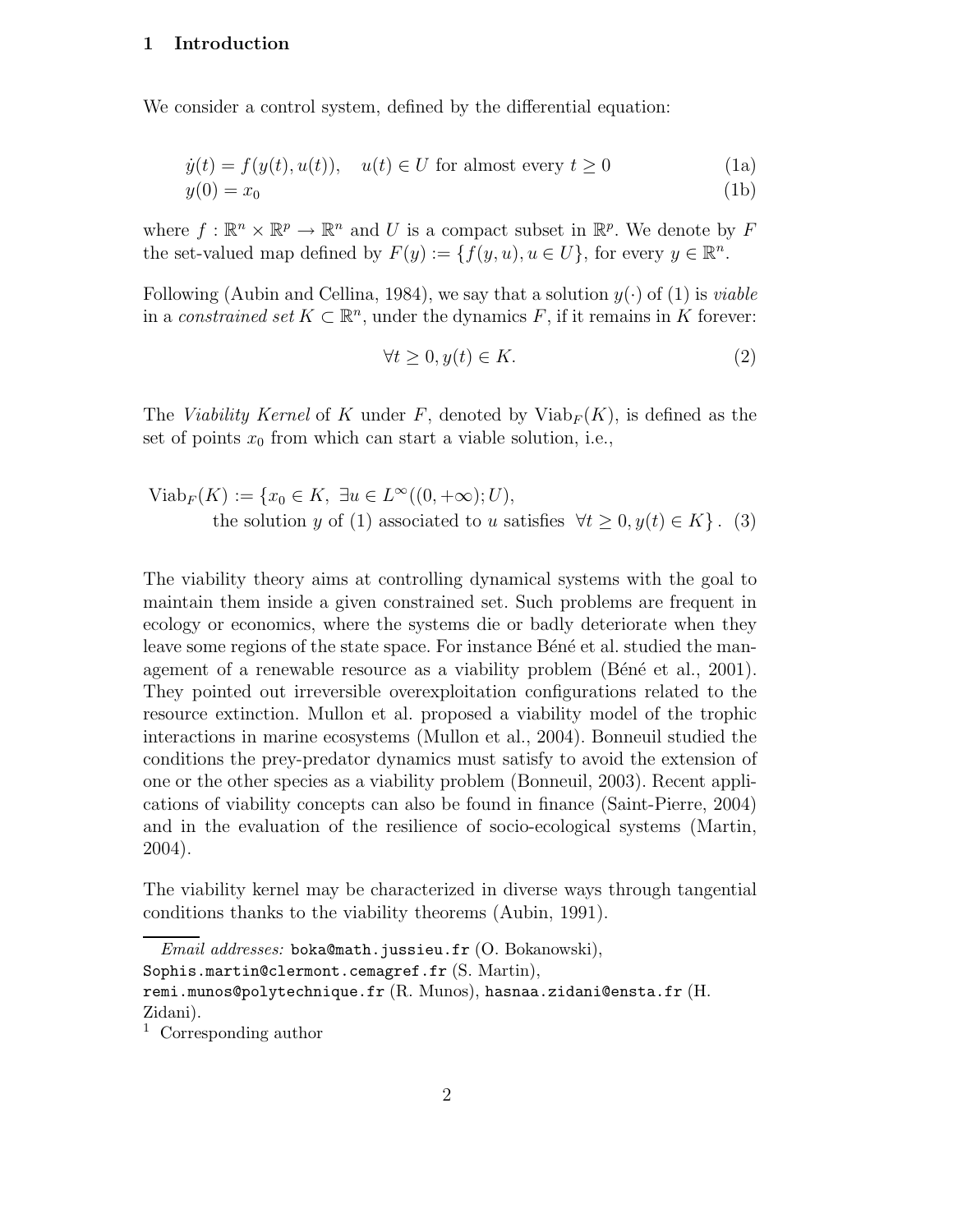The viability kernel algorithm, proposed by Saint-Pierre (1994) computes for a given grid  $G_h$ , a discrete viability kernel that converges to the viability kernel  $Viab_F(K)$  when the grid resolution h tends to 0.

In this paper, we investigate an alternative approach. First, we characterize the viability kernel by the infinite time limit of the value function of an evolutionary control problem.

This value function being discontinuous, usual discretization schemes such as those based on interpolation techniques (like Semi-Lagrangian or finite differences methods developped for continuous value functions (Camilli and Falcone, 1993; Abgrall, 2003)) fail to provide accurate approximations because of numerical diffusion (Deprés and Lagoutière, 2001).

Here, we propose to use the anti-diffusive Ultra-Bee scheme extended to the resolution of Hamilton-Jacobi-Bellman equations (Bokanowski and Zidani, 2005), which we believe is particularly relevant to the specific shape of the value functions derived from viability problems.

So far, no convergence proof for this scheme is available. However, the numerical experiments tested on several benchmark problems and compared to the viability algorithm are very encouraging, in terms of the approximation error.

Extension to the computation of the *capture basin* of a target  $C \subset K$  (defined as the set of initial states  $x_0 \in K$  such that C is reached in finite time before possibly leaving K by at least one trajectory  $y(\cdot)$  is also treated and illustrated.

The paper is organized as follows. In section 2, we define value functions related to the above problems, and give Hamilton-Jacobi-Bellman (HJB) equations satisfied by these value functions. In section 3, we recall the Ultra-Bee scheme adapted to treat HJB equations, and also define an Ultra-Bee scheme for computing a capture basin. In section 4 we compare on various examples the numerical results given by the Ultra-Bee scheme and by the viability algorithm (we deeply thank P. Saint-Pierre for allowing us to use his code).

For sake of completeness we also recall the viability algorithm in the appendix.

## 2 Statement of the problem and basic results

Let K be a non empty compact subset of  $\mathbb{R}^n$ , and let U be a non empty compact convex subset of  $\mathbb{R}^p$ . Let  $f : \mathbb{R}^n \times U \longrightarrow \mathbb{R}^n$  satisfies:

(A1) f is a continuous function. There exists two functions  $q(x)$  and  $h(x)$  such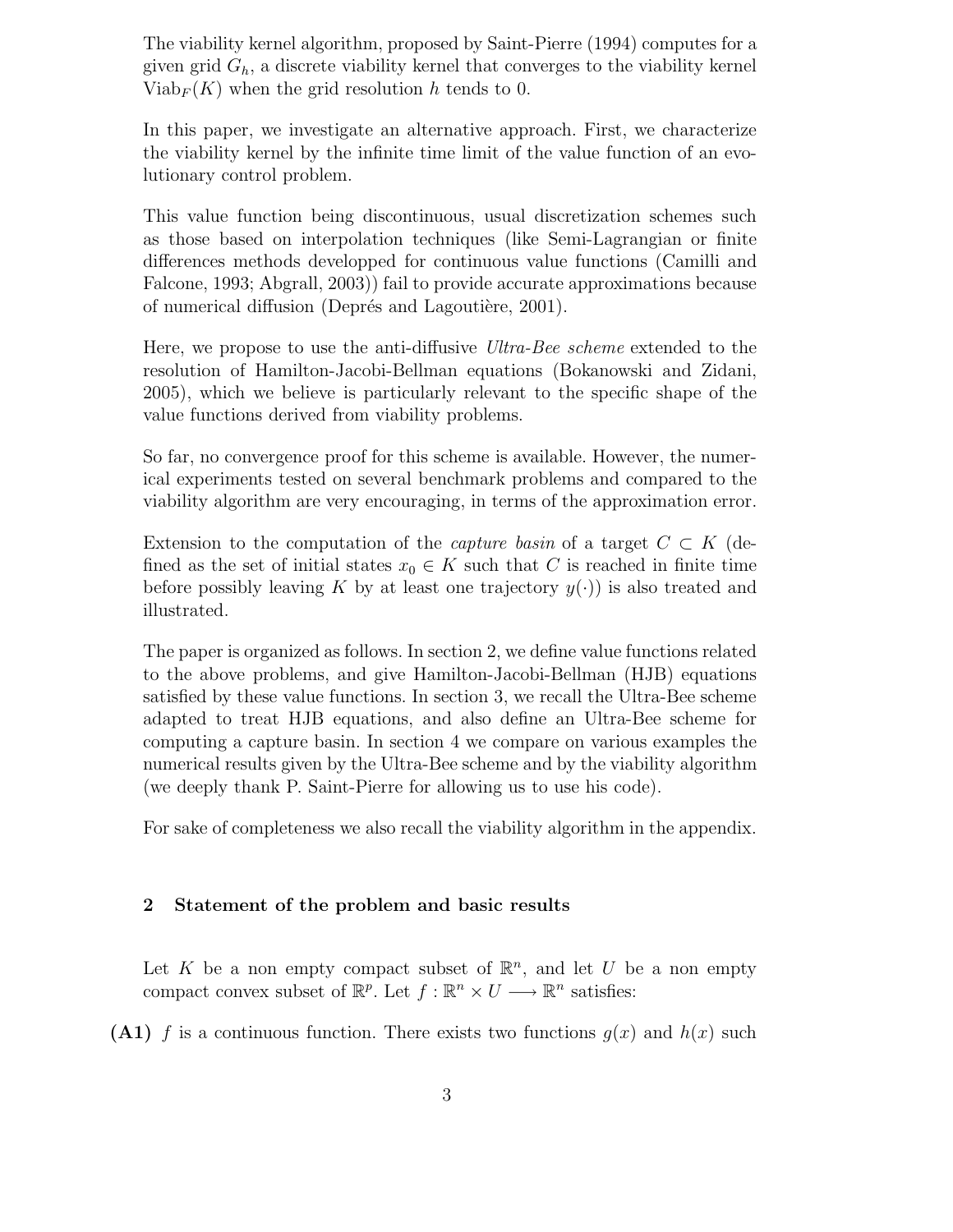that  $f(x, u) = g(x) + h(x) \cdot u$ . There exists  $c_o \geq 0$  s.t.  $\sup_{u \in U} |f(x, u)| \leq$  $c_0(1+|x|)$ . Moreover, for every  $R > 0$ , there exists  $L_R > 0$ , such that  $\forall x, y \in B(0, R), \sup |f(x, u) - f(y, u)| \le L_R |x - y|.$  $u\in\bar{U}$ 

**Remark 2.1** Note that in what follows, it could be also possible to consider more general functions f, replacing the assumption  $f(x, u) = g(x) + h(x) \cdot u$ by for instance the fact that for all x, the subset  $\{f(x, u), u \in U\}$  is convex and compact.

#### 2.1 Preliminaries and notations

For any measurable control  $u \in \mathcal{U} := L^{\infty}((0,\infty);U)$ , we denote by  $y_x(\cdot)$  the unique absolutely continuous solution of

$$
\dot{y}_x(t) = f(y_x(t), u(t))
$$
 for a.e.  $t \ge 0$ ,  $y_x(0) = x$ . (4)

We define the set-valued map  $F: \mathbb{R}^n \to \mathbb{R}$  by

$$
F(z) := \{ f(z, u); u \in U \}.
$$

If  $(A1)$  is fulfilled then F is a continuous set-valued map which satisfies a linear growth (i.e.  $\exists C \geq 0, \forall x \in \mathbb{R}^n$ ,  $\sup_{y \in F(x)} |y| \leq C(1 + |x|)$ ), and has convex compact values. It is easy to check that if  $y_x$  is a solution of (4), then  $y_x$  satisfies the differential inclusion:

$$
\dot{z}(t) \in F(z(t))
$$
 for a.e.  $t \ge 0$ ,  $z(0) = x$ . (5)

Conversely, z is a solution of (5) if there exists  $u \in L^{\infty}((0,\infty);U)$  such that z is the solution of (4) associated to u (Aubin and Cellina, 1984; Aubin, 1991).

In order to deal with capture basin problems in Section 2.3, we shall need to define modified dynamics  $F_C$ , associated to a given compact set  $C \subset \mathbb{R}^n$ , by:

$$
F_C(z) := \begin{cases} F(z) & \text{if } z \notin C \\ \text{Conv}\{0, F(z)\} & \text{if } z \in \partial C \\ \{0\} & \text{if } z \in \text{int}(C) \end{cases}
$$
 (6)

where  $\text{int}(C)$  is the interior of C,  $\partial C$  is the border of C, and Conv{0,  $F(z)$ } is the convex hull of  ${0\} \cup F(z)$ . Here, under the assumption (A1), the set-valued function  $F_C$  is upper semi-continuous<sup>2</sup>, satisfies a linear growth, and has con-

<sup>&</sup>lt;sup>2</sup> For any  $x_0$ , for any open N such that  $F(x_0) \subset N$ ,  $\exists M$  neighborhood of  $x_0$ ,  $F_C(M) \subset N$ .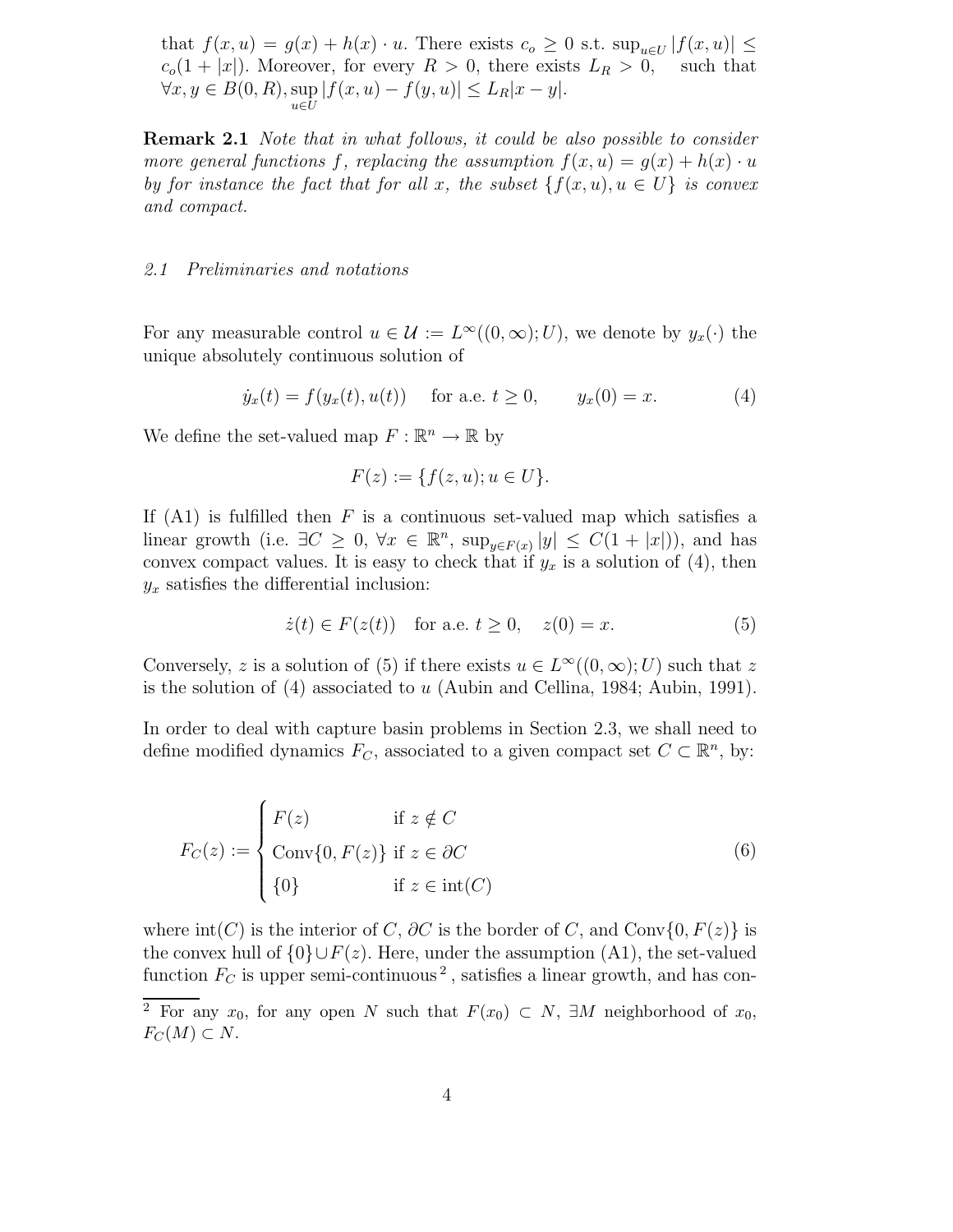vex compact values. In this case also, the following differential inclusion:

$$
\dot{y}(t) \in F_C(y(t))
$$
 for a.e.  $t \ge 0$ ,  $y(0) = x$ , (7)

admits absolutely continuous solutions (see (Aubin and Cellina, 1984)). Moreover, for any solution y of (7), there exists  $u \in L^{\infty}((0,\infty);U)$  and  $w \in$  $L^{\infty}((0, +\infty); [0, 1])$  such that:

$$
\dot{y}(t) = w(t)f(y(t), u(t))
$$
 for a.e.  $t \ge 0$ ,  $y(0) = x$ , (8a)

and  $w(t) \in \mathcal{W}(y(t))$ , for a.e.  $t \ge 0$  (8b)

where  $W$  is the set-valued map defined by

$$
\mathcal{W}(z) = \begin{cases} \{1\} & \text{if } z \notin C, \\ [0,1] & \text{if } z \in \partial C, \\ \{0\} & \text{if } z \in \text{int } C. \end{cases} \quad z \in \mathbb{R}^n \tag{9}
$$

For this fact one can adapt the proof of (Aubin and Cellina, 1984, Chap. 1.14, Corollary 1).

Remark 2.2 The trajectories of (7) correspond to the same trajectories as the solutions of  $(4)$  as long as it evolves outside the set C. When a trajectory of (7) touches the border  $\partial C$  of C, then it may either stay on the border or keep moving under the dynamics F. When it starts from a point of the interior of C, it doesn't move anymore.

### 2.2 Viability kernel

To determine the viability kernel of  $K$  under the dynamics  $F$ , we define the function

$$
\mathcal{V}(x) := \begin{cases} 0 & \text{if } \exists u \in \mathcal{U}, \text{ s.t. the solution } y_x \text{ of (4) satisfies } y_x(t) \in K, \forall t \ge 0 \\ +\infty \text{ otherwise} \end{cases}
$$

Of course we have that  $V(x) = +\infty$  if  $x \notin K$ . We can also write  $V(x)$  as an optimization problem:

 $\mathcal{V}(x) = \min\left\{0 \mid \exists u \in \mathcal{U}, y_x \text{ solution of (4) satisfies } y_x(t) \in K, \forall t \geq 0\right\},\$ 

with the convention that  $V(x) = +\infty$  if the set of constraints is empty.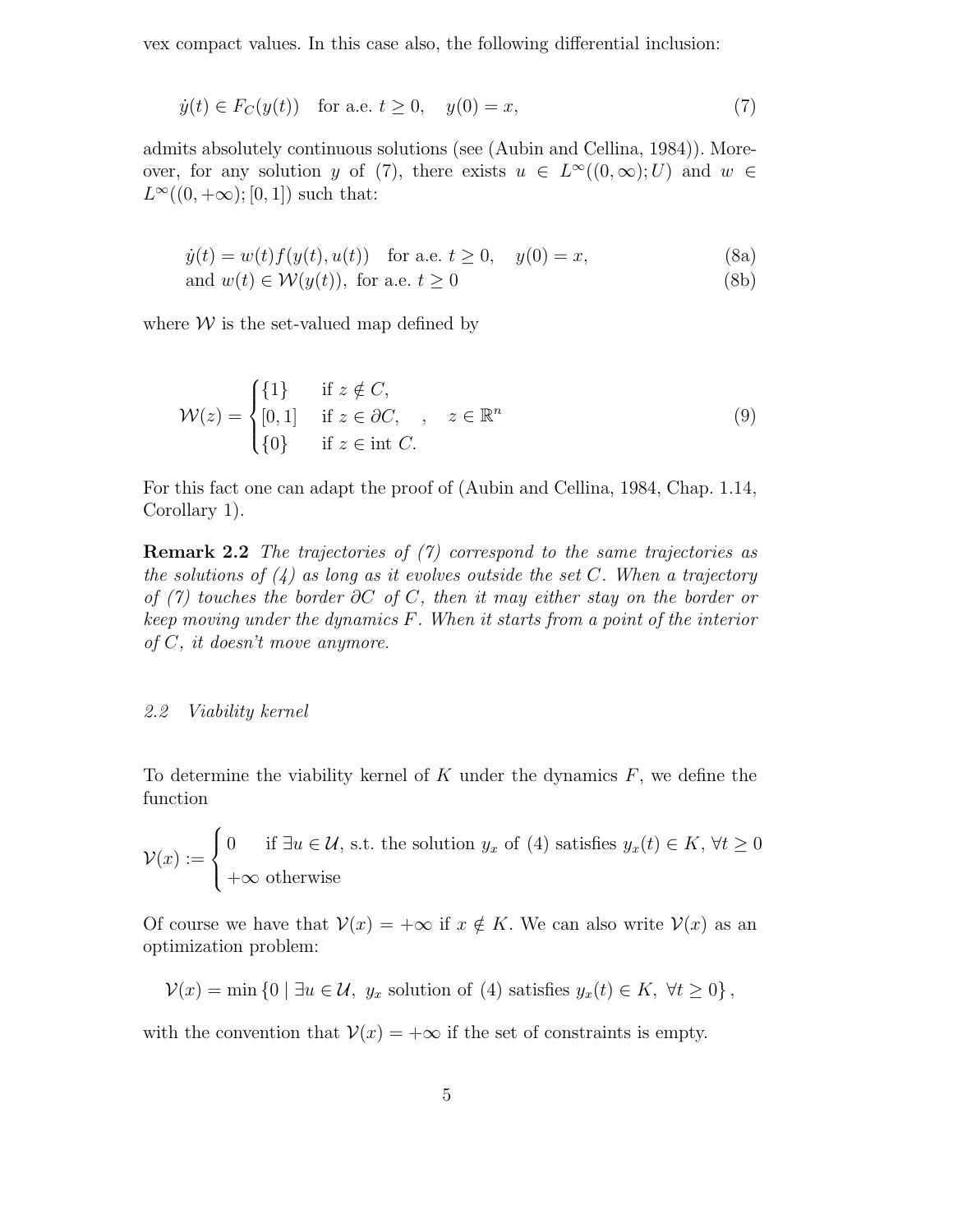Then the **viability kernel** is given by

$$
Viab_F(K) = \{x \in \mathbb{R}^n, \ \mathcal{V}(x) = 0\}.
$$

For each  $T \geq 0$ , we introduce now the following time-dependent value function

$$
V(T, x) = \begin{cases} 0 & \text{if } \exists u \in \mathcal{U}, y_x \text{ solution of (4)}, y_x(t) \in K \,\forall t \in [0, T], \\ +\infty \text{ otherwise.} \end{cases}
$$

Moreover, we have

**Lemma 2.1** Under assumption (A1), for every  $x \in K$ ,  $V(T, x)$  converges towards  $\mathcal{V}(x)$  as  $T \to +\infty$ .

**Proof.** We first remark that, for every  $x \in \mathbb{R}^n$ ,  $0 \leq T \leq T'$ , we have  $V(T, x) \leq V(T', x)$ . Indeed, suppose that  $V(T', x) = 0$ . Then there exists a control u such that  $y_x(t) \in K$  for every  $t \in [0, T']$ , and in particular for every  $t \in [0, T]$ . Hence  $V(T, x) = 0$ . Otherwise, in the case  $V(T', x) = +\infty$ , the inequality  $V(T, x) \leq V(T', x)$  is also satisfied.

Now, in the case  $V(x) = 0$ , there exists  $u \in \mathcal{U}$ , such that the trajectory  $y_x$ associated to u and starting from x satisfies  $y_x(t) \in K \ \forall t \geq 0$ . This implies that  $V(T, x) = 0$  for all  $T > 0$ , and we have  $V(T, x) \stackrel{T \to +\infty}{\to} 0$ .

For the reciprocal, we follow the arguments of (Saint-Pierre, 1994, Th. 3.1). Let  $x \in K$  such that  $\lim_{T \to +\infty} V(T, x) = 0$ . This means that for every  $n \geq 0$ , there exists a trajectory  $y_n$  solution of (5) (with the initial condition  $y_n(0) = x$ ) such that  $y_n(t)$  belongs to K for every  $t \in [0, n]$ . Using (A1), we obtain the bounds:

$$
|y_n(t)| \le (1+|x|)e^{c_0t}
$$
  $t \ge 0;$   
\n $|y_n(t)| \le c_0(1+|x|)e^{c_0t}$  a.e.  $t > 0;$ 

here  $c<sub>o</sub>$  is the same as in (A1).

Then, the sequence  $(y_n)$  is bounded in  $W^{1,1}(0, +\infty; e^{-(c_o+1)t}dt)$  (which is the space of functions  $z \in L^1(0, +\infty; e^{-(c_0+1)t}dt)$  integrable for the measure  $e^{-(c_o+1)t}dt$  and such that its weak derivative  $\dot{z} \in L^1(0, +\infty; e^{-(c_o+1)t}dt)$ . By the Ascoli-Alaoglu theorem, we derive that there exists a function  $y \in$  $W^{1,1}(0, +\infty; e^{-(c_o+1)t}dt)$  and a subsequence, still denoted by  $y_n$ , such that

 $y_n$  converges uniformly to  $y$ ,  $\dot{y}_n$  converges weakly to  $\dot{y}$  in  $L^1(0, +\infty; e^{-(c_o+1)t}dt)$ .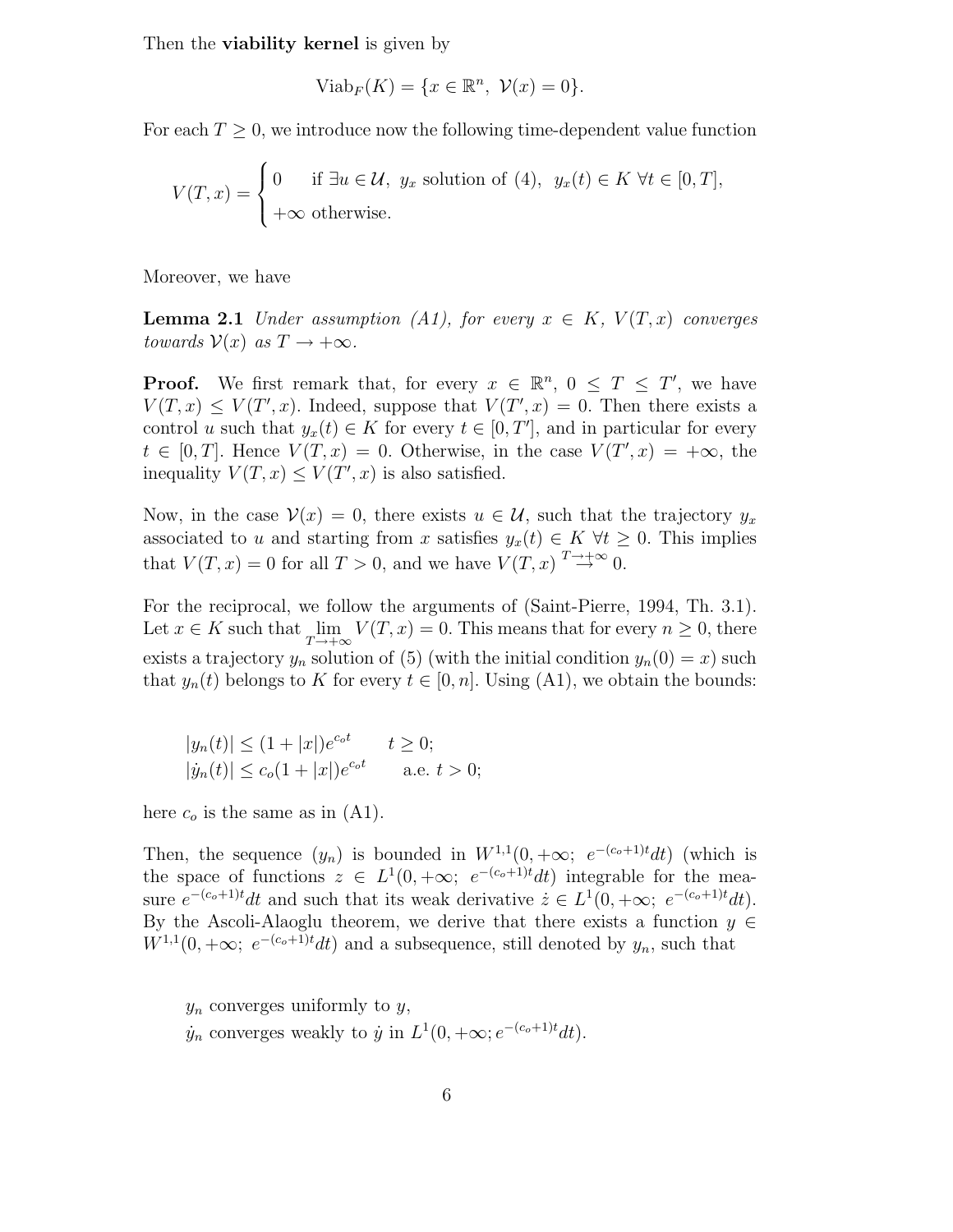Moreover, by the convergence theorem (Aubin and Cellina, 1984, Chap. 1.4, Th.1),  $y$  satisfies

$$
\dot{y}(t) \in F(y(t))
$$
 a.e.  $t > 0$ ,  $y(0) = x$ .

On the other hand, for every  $t \geq 0$ :

$$
y(t) = \lim_{\substack{n \to \infty \\ n \ge t}} y_n(t) \in K.
$$

We conclude that there exists a trajectory starting at  $x$  and lying in  $K$  forever, thus  $V(x) = 0$  which ends the proof.

Note that this result is not new; a similar result may be found in (Aubin, 1991, Chap. 4).

We may also deduce the following result (which proof is left to the reader):

**Lemma 2.2** Let  $\Omega_T := \{x, V(T, x) = 0\}$ . Under the assumption (A1), we have (i)  $\Omega_{T'} \subset \Omega_T \subset K$ , for every  $T' \ge T \ge 0$ , (*ii*)  $\bigcap \Omega_T = \text{Viab}_F (K)$ .  $T > 0$ 

Now we propose to compute  $\Omega_T$  for T large enough, and to approximate Viab<sub>F</sub>(K) by  $\Omega_T$ . We thus look for an approximation for  $V(T,.)$  in K. It is clear that V can be interpreted as a value function of an optimal control problem:

$$
V(T, x) = \min\left\{0 \mid \exists u \in \mathcal{U}, y_x \text{ solution of (4) and } y_x(t) \in K, \ \forall t \in [0, T]\right\}
$$

Then V satisfies an Hamilton-Jacobi-Bellman equation of the following form:

$$
V_t - \min_{u \in U} (f(x, u) \cdot \nabla_x V) = 0, \quad t > 0, \ x \in K;
$$
 (10a)

$$
V(0, x) = 0, \quad x \in K. \tag{10b}
$$

Many works deal with the sense of solution of the above equation. Let us just mention that under hypotheses which include the "inward-pointing" constraint qualification

$$
\min_{u \in U} f(x, u) \cdot \eta_x < 0 \qquad \forall x \in \partial K,\tag{11}
$$

(where  $\eta_x$  is the unit outward normal vector, in the case  $\partial K$  is sufficiently smooth) the value function is continuous and is the unique viscosity solution of (10). The hypothesis (11) was introduced by Soner (1986), see also Cappuzzo-Dolcetta and Lions (1990), Ishii and Koike (1996). In our case, the inward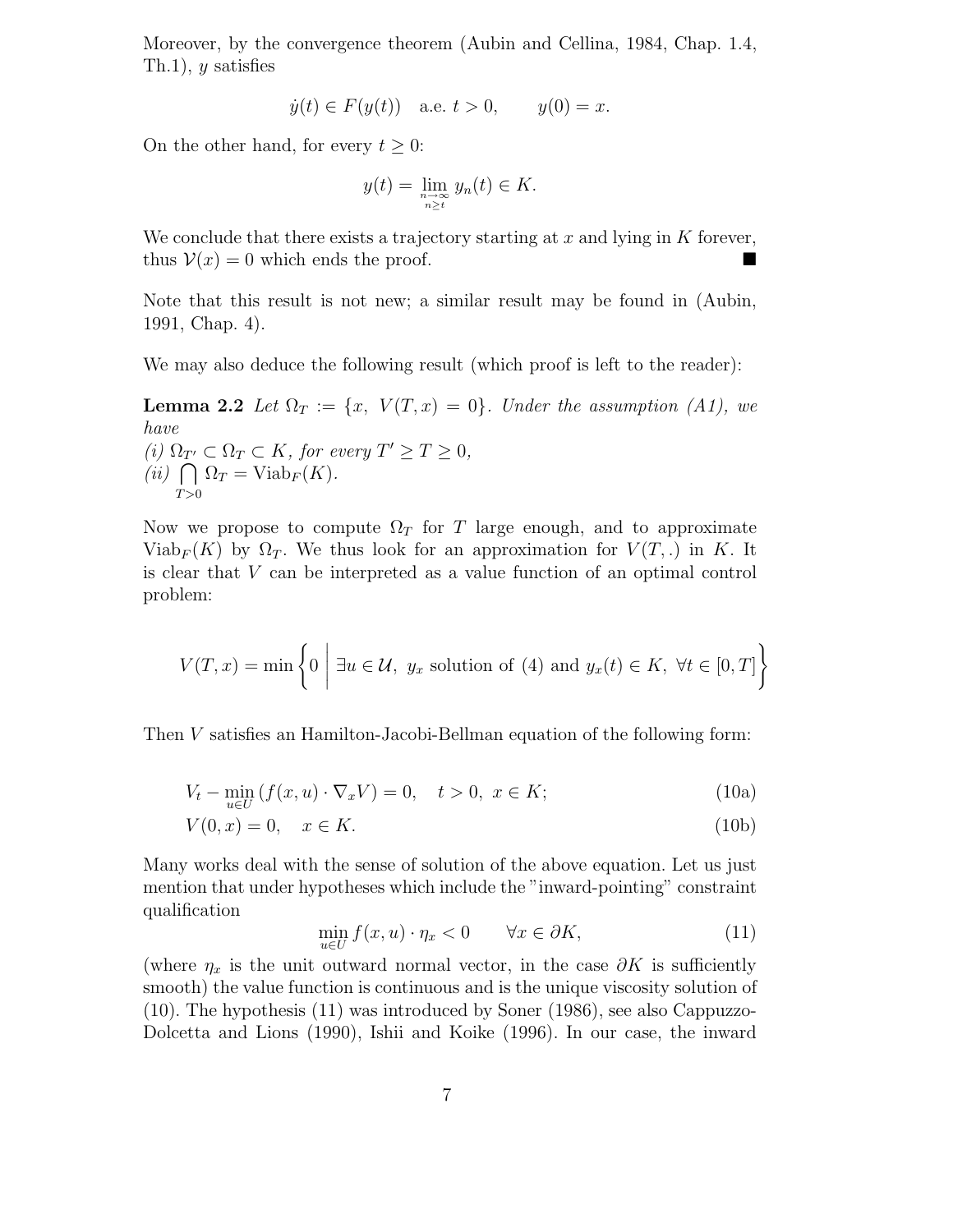qualification assumption does not necessarily hold, since it would imply that Viab<sub>F</sub>(K) = K (in this case, it obvious that  $V(T, x) = 0$  if  $x \in K$  and  $V(T, x) = +\infty$  otherwise).

When the "inward-pointing" constraint fails, the characterization of the value function as the lower semi-continuous solution to (10) is provided by Frankowska and Plaskacz (2000) under the "outward-pointing" constraint qualification:

$$
\max_{u \in U} f(x, u) \cdot \eta_x > 0 \qquad \forall x \in \partial K. \tag{12}
$$

(In this case, the solution of (10) is no more necessarily  $V(T, x) = 0$  if  $x \in K$ and  $V(T, x) = +\infty$  otherwise.) The notion of lower semi-continuous solutions has first been introduced by Barron and Jensen (1990, 1991). The results of (Frankowska and Plaskacz, 2000) can been viewed as a generalization of the work of Barron-Jensen done for state constraint-free problems.

These hypotheses (11) or (12) under which the value function may correctly be characterized, will not be further investigated here. Our purpose in this paper is not to provide a theoretical framework for analyzing the solution to this kind of HJB equations, but rather to illustrate the numerical approximation of the value function by using a specific (anti-diffusive) scheme.

#### 2.3 Capture basin

Let us introduce a "target"  $C$ , a closed subset of K. The subset of initial states  $x \in K$  such that C is reached in finite time before possibly leaving K by at least one trajectory  $y_x(\cdot)$  is called the **capture basin** of C in K and denoted  $\mathrm{Capt}_F(C)$ :

$$
Capt_F(C) := \Big\{ x \in K; s.t. \text{ there exist } y_x \text{ solution of (5) and } t \ge 0,
$$
  
such that  $y_x(t) \in C, y_x(s) \in K, \forall s \in [0, t] \Big\}.$  (13)

We now consider the modified dynamics  $F_C$  defined in (6). It is know that we have  $\text{Viab}_{F_C}(K) = \text{Capt}_F(C) \cup \text{Viab}_F(K)$  (see (Saint-Pierre, 2001) for instance). Hence if K is a "repeller" for F, i.e.  $\text{Viab}_F(K) = \emptyset$ , then we have  $\mathrm{Capt}_F(C) = \mathrm{Viab}_{F_C}(K)$ . However in general  $\mathrm{Viab}_F(K) \neq \emptyset$ , and we need an other approach for the approximation of  $\mathrm{Capt}_F(C)$ .

For our purpose, let  $T > 0$ . Let  $\chi_C$  be defined by  $\chi_C(x) := 0$  if  $x \in C$  and  $\chi_C(x) = +\infty$  otherwise. Consider  $\vartheta_T(\tau, x)$  be defined by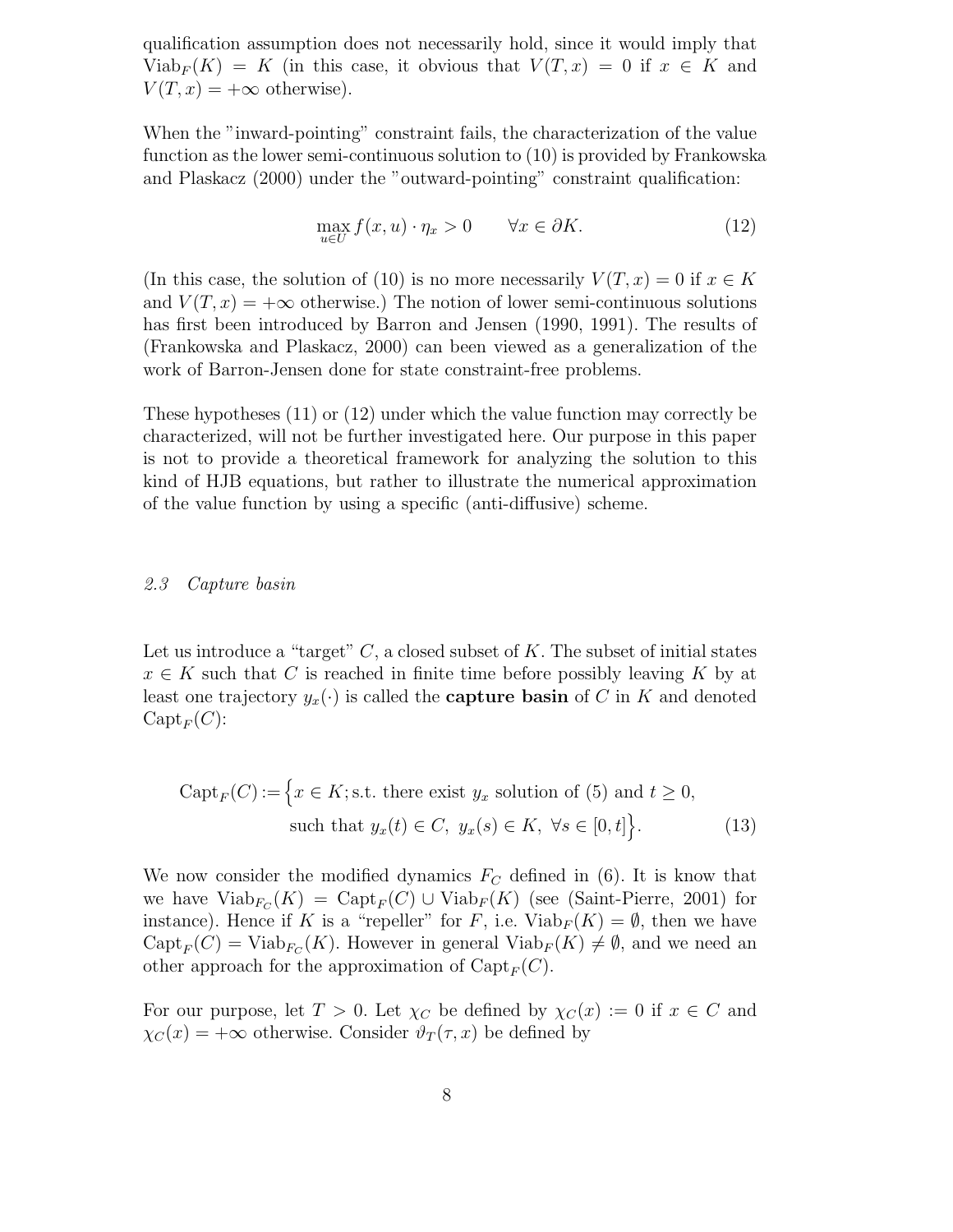$$
\vartheta_T(\tau, x) := \min_{t \in [\tau, T]} \left\{ \chi_C(y_{\tau, x}(t));
$$
  

$$
y_{\tau, x} \text{ a solution of (15) and } y_{\tau, x}(s) \in K \text{ for } s \in [\tau, t], \right\}
$$
 (14)

where

$$
\dot{y}_{\tau,x}(s) \in F(y_{\tau,x}(s)) \quad \text{for a.e. } s \ge \tau, \qquad y_{\tau,x}(\tau) = x. \tag{15}
$$

(As already mentioned in section 2.1,  $y$  is a solution of (15) if and only if there exists a control  $u \in \mathcal{U}$  such that  $\dot{y}(t) = f(y(t), u(t)), y(\tau) = x.$ 

The function  $\vartheta_T$  takes the value 0 whenever there exists a trajectory  $y_{\tau,x}$ solution of  $(15)$  which reaches the target C before time T (while staying in K), otherwise its value is  $+\infty$ .

Now we define the **capture basin before time**  $T$  by

$$
Capt_F(C;T) := \{ x \in K, \quad \vartheta_T(0,x) = 0 \}.
$$

In particular,  $T \to \text{Capt}_F(C;T)$  is increasing for the inclusion, and also we find the usual capture basin as  $T \to \infty$ :

$$
\lim_{T \to \infty} \text{Capt}_F(C;T) = \text{Capt}_F(C).
$$

On the other hand, we remark the following identity (under the assumption  $(A1)$ :

$$
\vartheta_T(\tau, x) = \min \left\{ \chi_C(\widetilde{y}_{\tau, x}(T)); \right\}
$$
\n
$$
\widetilde{y}_{\tau, x} \text{ solution of (17) and } \widetilde{y}_{\tau, x}(s) \in K \text{ for all } s \in [\tau, T] \right\}
$$
\n(16)

where

$$
\tilde{y}_{\tau,x}(s) \in F_C(\tilde{y}_{\tau,x}(s)), \ \tilde{y}_{\tau,x}(\tau) = x \tag{17}
$$

(the proof is left to the reader). In this formula the trajectories  $\tilde{y}_{\tau,x}(t)$  are watched up to time  $T$ , but when entering into the target, they do not move anymore.

Thus the minimal time problem (14) is turned into a Rendez-Vous problem (16) with state constraints. In fact it is not important to know the minimal time for reaching the target, but only to know if the target is reachable in finite time. Note that in the new equivalent problem (16), we can use the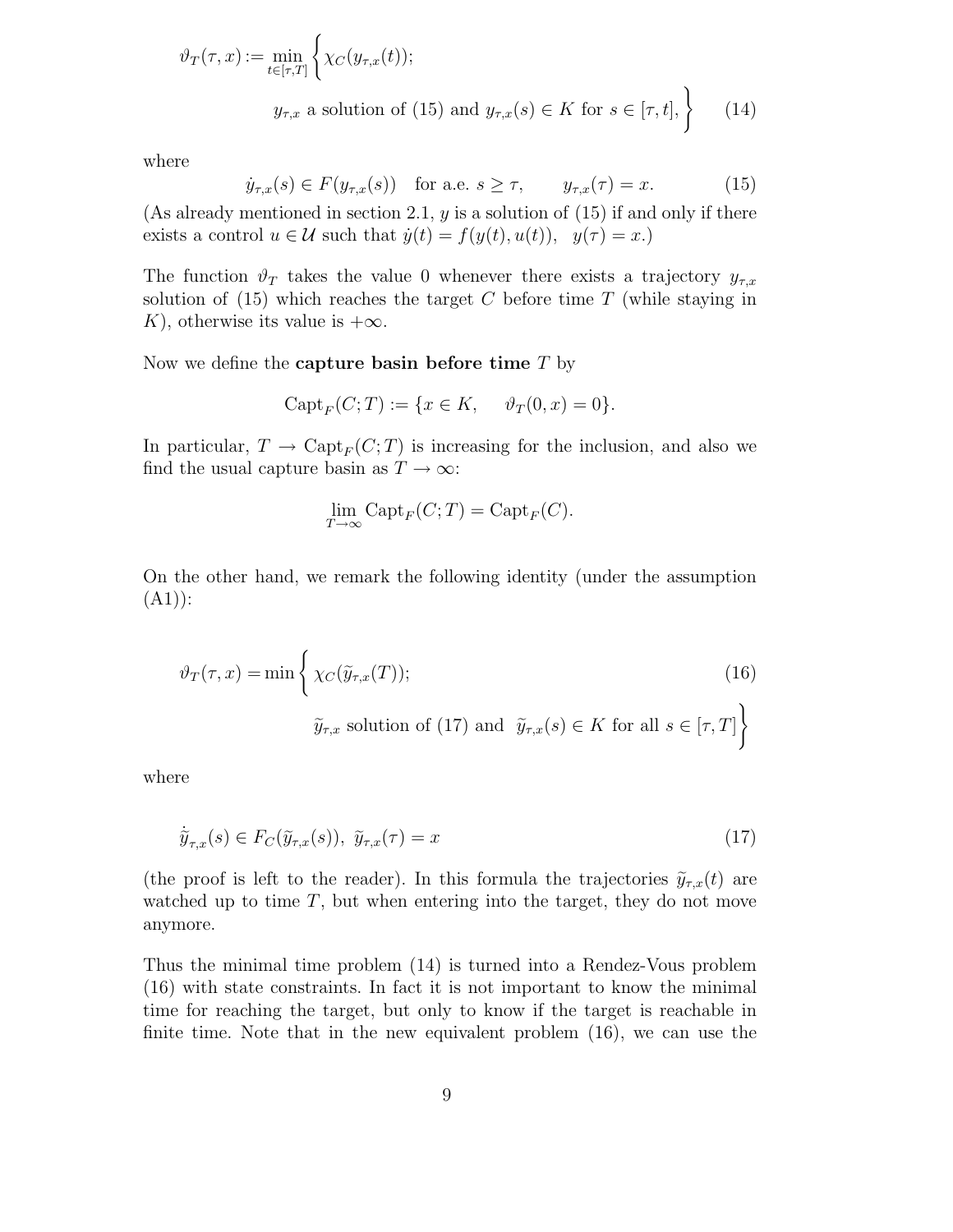expression mentioned in (8a) (and Remark 2.2) to understand the dynamics of the solutions of (7).

Using (16) we can state a dynamic programming principle for  $\vartheta_T$  (for  $\tau + \Delta t \leq$  $T)$ :

$$
\vartheta_T(\tau, x) = \min \left\{ \vartheta_T(\tau + \Delta t, \tilde{y}_{\tau, x}(\tau + \Delta t)); \tag{18a}
$$
\n
$$
\tilde{y}_{\tau, x}(s) \text{ solution de (17)}, \tilde{y}_{\tau, x}(s) \in K \forall s \in [\tau, \tau + \Delta t] \right\}
$$
\n
$$
\vartheta_T(T, x) = \chi_C(x), \tag{18b}
$$

Under some technical assumptions,  $\vartheta_T$  is the lower semi-continuous solution of an HJB equation (see (Frankowska and Plaskacz, 2000)).

#### 3 Ultra-Bee scheme

We shall present the Ultra-Bee (UB) scheme for equation (18) in space dimension 2, using three steps: we first present the UB scheme for linear advection in 1d, then in 2d, and finally in 2d for equation (18).

UB scheme for 1d linear advection. We consider the discretization of

$$
\begin{cases}\n v_t + f(x) \, v_x = 0, \quad t > 0, \ x \in \mathbb{R} \\
v(0, x) = v_0(x)\n\end{cases} \tag{19}
$$

where  $x \to f(x)$  is Lipschitz-continuous, and the initial condition  $v_0$  is assumed in  $L^1_{loc}(\mathbb{R})$ . Let  $(x_j)$  such that  $x_{j+1} - x_j = \Delta x$  and  $t_n = n\Delta t$  be uniform space and time discretizations, where  $\Delta x, \Delta t$  are the mesh sizes. Let  $V_j^n$  denotes a numerical approximation of the solution  $v(t_n, x_j)$ , The UB scheme for (19) takes the following form:

$$
\frac{V_j^{n+1} - V_j^n}{\Delta t} + f(x_j) \frac{V_{j+\frac{1}{2}}^{n,L} - V_{j-\frac{1}{2}}^{n,R}}{\Delta x} = 0,
$$
\n(20)

with the initialization:

$$
V_j^0 := \frac{1}{\Delta x} \int_{x_{j-\frac{1}{2}}}^{x_{j+\frac{1}{2}}} v_0(x) dx,\tag{21}
$$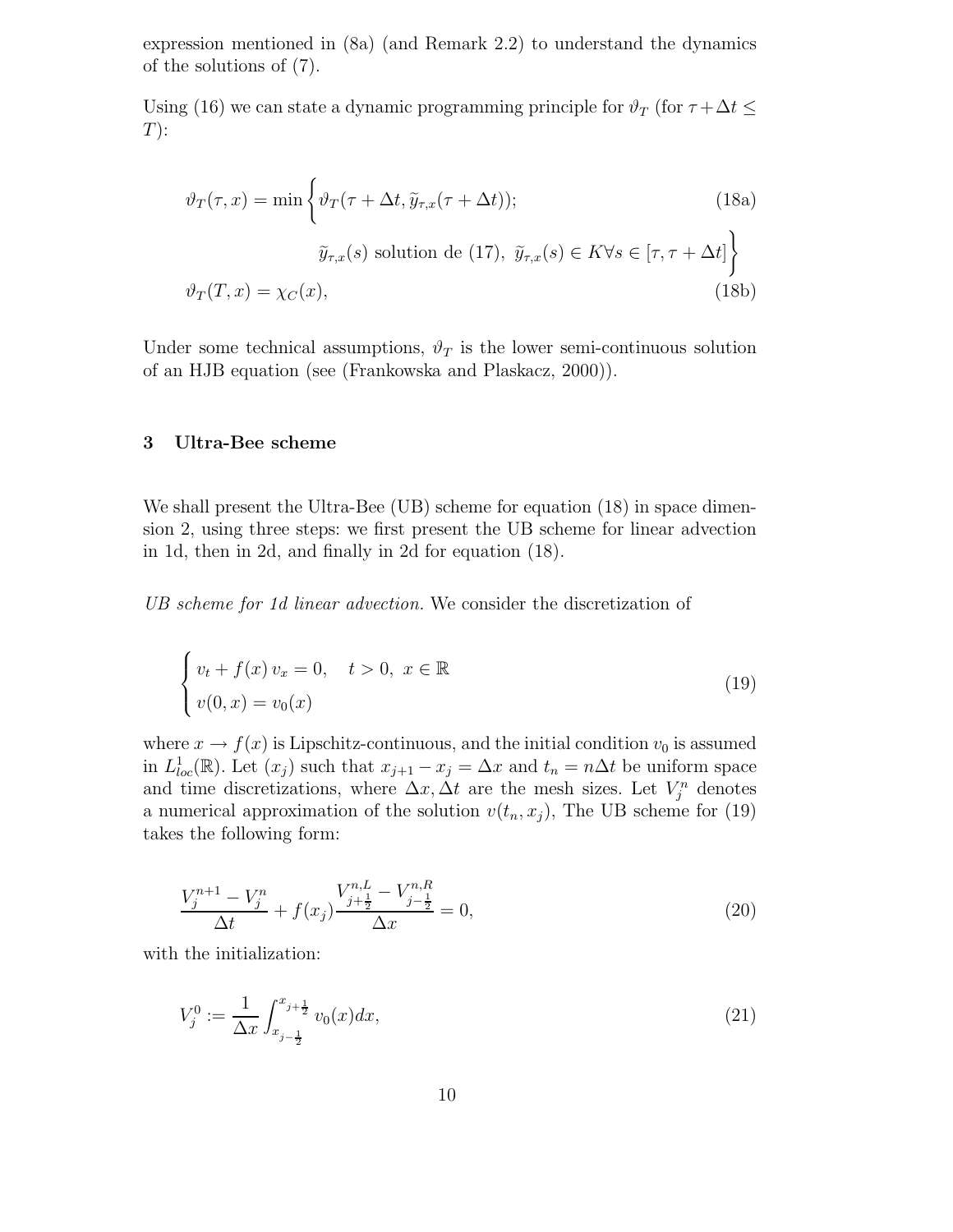where  $x_{j+\frac{1}{2}} = x_j + \frac{\Delta x}{2}$  $\frac{\Delta x}{2}$ . Here  $V_{j+\frac{1}{2}}^{n,L}$  $V_{j+\frac{1}{2}}^{n,L}$  and  $V_{j+\frac{1}{2}}^{n,R}$  $\zeta_{j+\frac{1}{2}}^{n,\pi}$  are numerical *fluxes* that will be defined below. We write (20) in the equivalent non-conservative form:

$$
V_j^{n+1} = V_j^n - \nu_j \left( V_{j+\frac{1}{2}}^{n,L} - V_{j-\frac{1}{2}}^{n,R} \right),\tag{22}
$$

where

$$
\nu_j := \frac{\Delta t}{\Delta x} f(x_j)
$$

is a "local CFL" number. We assume that  $|\nu_j| \leq 1 \forall j$ . In the case  $\nu_j = 0$ , we thus consider  $V_j^{n+1} = V_j^n$ , and the fluxes  $V_{j+\frac{1}{2}}^{n,R/L}$  $\frac{f^{n,R/L}}{j+\frac{1}{2}}$  need not be defined. We first set

if 
$$
\nu_j > 0
$$
, 
$$
\begin{cases} b_j^+ := \max(V_j^n, V_{j-1}^n) + \frac{1}{\nu_j}(V_j^n - \max(V_j^n, V_{j-1}^n)), \\ B_j^+ := \min(V_j^n, V_{j-1}^n) + \frac{1}{\nu_j}(V_j^n - \min(V_j^n, V_{j-1}^n)), \end{cases}
$$
(23)

$$
\text{if } \nu_j < 0, \quad \begin{cases} b_j^- := \max(V_j^n, V_{j+1}^n) + \frac{1}{|\nu_j|}(V_j^n - \max(V_j^n, V_{j+1}^n)), \\ B_j^- := \min(V_j^n, V_{j+1}^n) + \frac{1}{|\nu_j|}(V_j^n - \min(V_j^n, V_{j+1}^n)). \end{cases} \tag{24}
$$

These numbers satisfy  $b_j^+ \leq B_j^+$ , and  $b_j^- \leq B_j^-$ . There are useful in order to obtain stability properties. For instance, denoting  $m_j := \min(V_{j-1}^n, V_j^n)$ and  $M_j = \max(V_{j-1}^n, V_j^n)$ , we have as in (Deprés and Lagoutière, 2001) the following property:

$$
\left(\nu_j \in ]0,1], \ V_{j+\frac{1}{2}}^{n,L} \in [b_j^+, B_j^+], \ V_{j-\frac{1}{2}}^{n,R} \in [m_j, M_j] \right) \Rightarrow V_j^{n+1} \in [m_j, M_j] \tag{25}
$$

Now, we define the "fluxes"  $V_{i+1}^{n,L}$  $V_{j+\frac{1}{2}}^{n,L}$  and  $V_{j+\frac{1}{2}}^{n,R}$  $j+\frac{1}{2}$  as follows (see (Bokanowski and Zidani, 2005))

• If  $\nu_j > 0$  then define  $V_{j+1}^{n,L}$  $\chi_{j+1/2}^{n,L} := \min(\max(V_{j+1}^n, b_j^+), B_j^+);$ 

- If  $\nu_j < 0$  then define  $V_{j-1}^{n,R}$  $\chi_{j-1/2}^{n,R} := \min(\max(V_{j-1}^n, b_j^-), B_j^-).$
- If  $\nu_j \leq 0$  and  $\nu_{j+1} \geq 0$ , then define

$$
V_{j+\frac{1}{2}}^{n,R} := V_{j+1}^n \quad \text{and} \quad V_{j+\frac{1}{2}}^{n,L} := V_j^n. \tag{26}
$$

• If  $\nu_j \nu_{j+1} > 0$ , then define  $V_{j+1}^{n,R}$  $\zeta_{j+\frac{1}{2}}^{n,R} := V_{j+\frac{1}{2}}^{n,L}$  $\sum_{j+\frac{1}{2}}^{r n,L}$  (if  $\nu_j > 0$ ) or  $V_{j+\frac{1}{2}}^{n,L}$  $\zeta_{j+\frac{1}{2}}^{n,L}:=V_{j+\frac{1}{2}}^{n,R}$  $\frac{i^{\frac{n}{2}}}{i+\frac{1}{2}}$  (if  $\nu_{j+1} < 0$ ).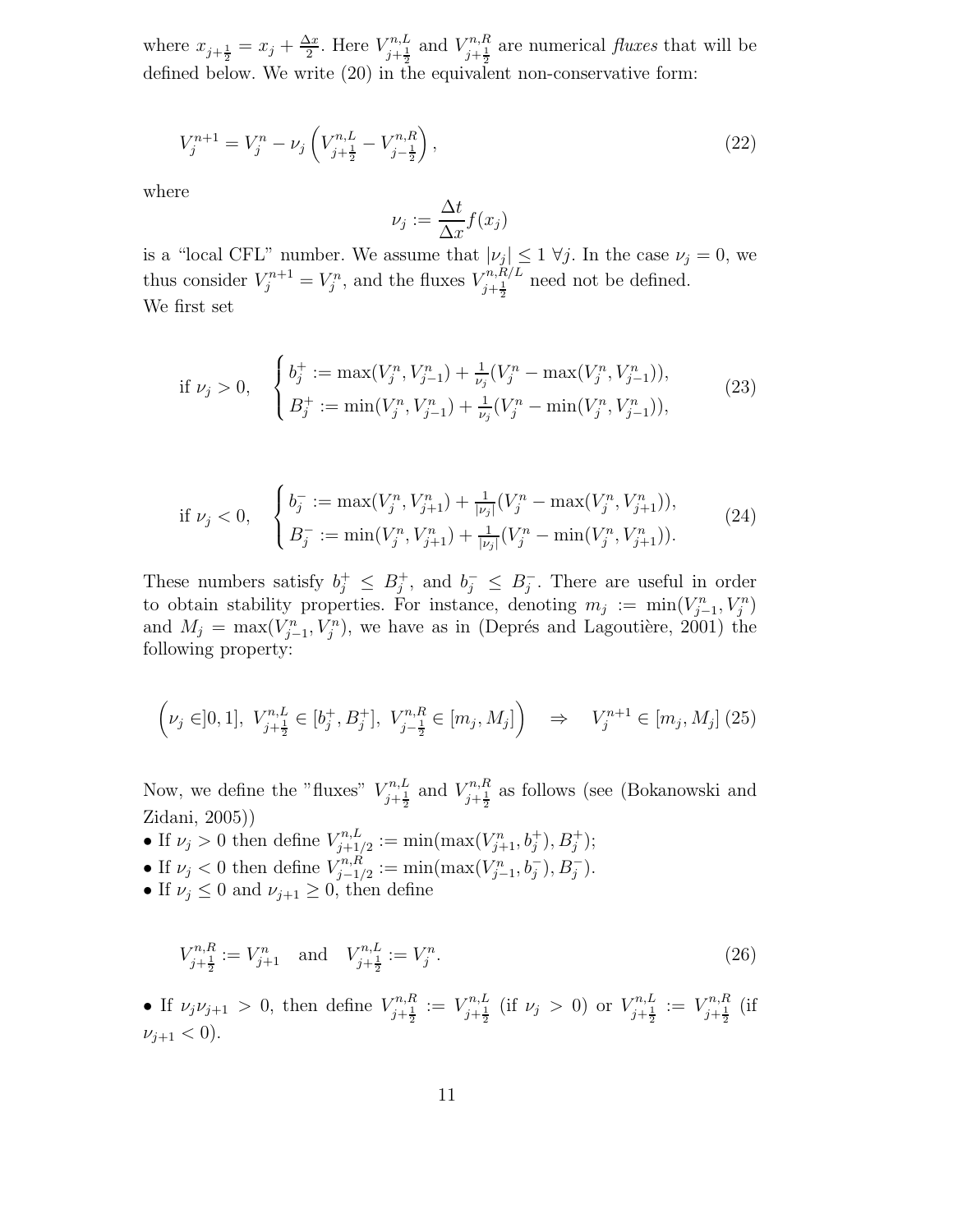Note that in the case  $\nu_j > 0 \ \forall j$ , we have  $V_{i+1}^{n,R}$  $V_{j+\frac{1}{2}}^{n,R} = V_{j+\frac{1}{2}}^{n,L}$  $\sum_{j+\frac{1}{2}}^{n,L}$  and thus, denoting  $V_{j+\frac{1}{2}}^{n} = V_{j+\frac{1}{2}}^{n,L}$ , the scheme (22) takes the more simple form

$$
V_j^{n+1} = V_j^n - \nu_j \left( V_{j+\frac{1}{2}}^n - V_{j-\frac{1}{2}}^n \right).
$$

Here we check easily that  $V_{j+\frac{1}{2}}^n$ ,  $V_{j-\frac{1}{2}}^n$  satisfies the assumptions of (25), hence we obtain the stability  $\min(V_{j-1}^n, V_j^n) \leq V_j^{n+1} \leq \max(V_{j-1}^n, V_j^n)$ . In the general case  $|\nu_j| \leq 1$ , we would obtain

$$
\min(V_{j-1}^n, V_j^n, V_{j+1}^n) \le V_j^{n+1} \le \max(V_{j-1}^n, V_j^n, V_{j+1}^n).
$$

For other stability and convergence properties of this scheme, we refer to (Bokanowski and Zidani, 2005).

We also introduce the notation  $F^L$  and  $F^R$  in the case  $V^n$  is a one-dimensional vector:

$$
V_{i+\frac{1}{2}}^{n,L}=F^L(V^n)_{i+\frac{1}{2}}
$$

and

$$
V_{i-\frac{1}{2}}^{n,R}=F^R(V^n)_{i-\frac{1}{2}}.
$$

UB scheme for 2d linear advection. Now we consider the equation

$$
v_t + f_1(x_1, x_2)v_{x_1} + f_2(x_1, x_2)v_{x_2} = 0,
$$
\n(27)

$$
v(0, x_1, x_2) = v_0(x_1, x_2), \tag{28}
$$

where  $x = (x_1, x_2)$  belongs to a square box of  $\mathbb{R}^2$ . We consider a Cartesian mesh  $(x_{1,i}, x_{2,j})$   $(i \in \{1, ..., P_{x_1}\}, j \in \{1, ..., P_{x_2}\})$ , with constant mesh sizes  $x_{1,i+1} - x_{1,i} = \Delta x_1$  and  $x_{2,j+1} - x_{2,j} = \Delta x_2$ , and assume the CFL condition

$$
\max_{i,j} \left( \max \left( \frac{\Delta t}{\Delta x_1} |f_1(x_{1,i}, x_{2,j})|, \frac{\Delta t}{\Delta x_2} |f_2(x_{1,i}, x_{2,j})| \right) \right) \le 1.
$$
 (29)

The UB scheme  $(22)$  is extended to  $(27)$  as proposed in (Lagoutière, 2000), i.e. by using simply a Trotter splitting (or "alternate direction method", see (Dautray and Lions, 2000)) The initialization step is

$$
V_{i,j}^0 = \frac{1}{\Delta x_1 \Delta x_2} \int_{I_i \times J_j} v_0(x_1, x_2) dx_1 dx_2
$$
\n(30)

where  $I_i = [x_{1,i} - \frac{\Delta x_1}{2}]$  $\frac{x_1}{2}$ ;  $x_{1,i} + \frac{\Delta x_1}{2}$  $\left[\frac{x_1}{2}\right]$  and  $J_j = \left[x_{2,j} - \frac{\Delta x_2}{2}\right]$  $\frac{x_2}{2}$ ;  $x_{2,j} + \frac{\Delta x_2}{2}$  $\frac{x_2}{2}$ .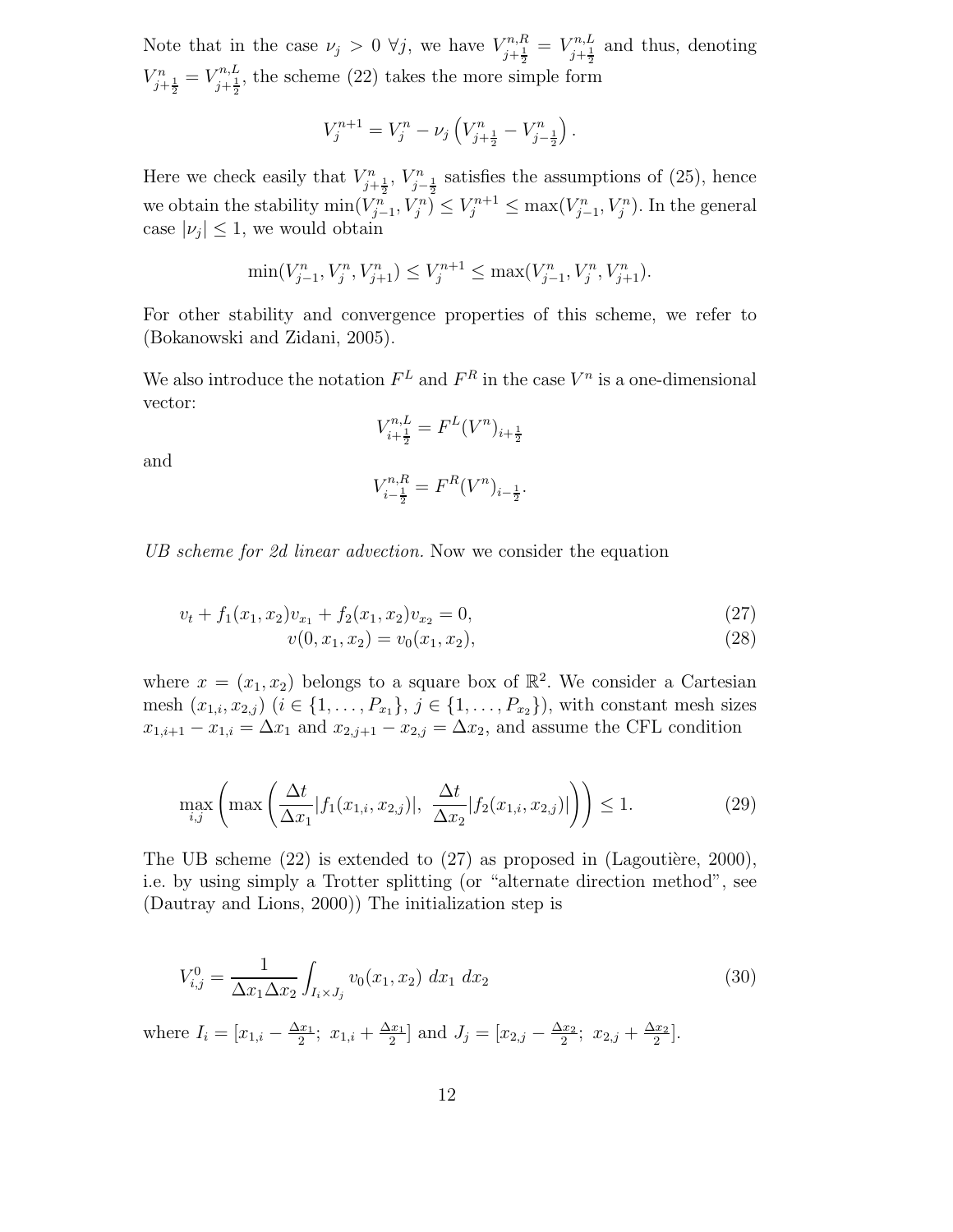We first make an evolution in the  $x_1$ -direction using

$$
V_{i,j}^{n,1} = V_{i,j}^n - \frac{\Delta t}{\Delta x_1} f_1(x_{1,i}, x_{2,j}) \left( F^L(V_{.,j}^n)_{i+\frac{1}{2}} - F^R(V_{.,j}^n)_{i-\frac{1}{2}} \right)
$$

where  $V_{.,j}^{n} = (V_{i,j}^{n})_{i=1,\dots,P_{x_1}}$ . Then we evolve in the  $x_2$ -direction using

$$
V_{i,j}^{n+1} = V_{i,j}^{n,1} - \frac{\Delta t}{\Delta x_2} f_2(x_{1,i}, x_{2,j}) \left( F^L(V_{i,:}^{n,1})_{j+\frac{1}{2}} - F^R(V_{i,:}^{n,1})_{j-\frac{1}{2}} \right)
$$

where  $V_{i,:}^{n,1} = (V_{i,j}^{n,1})_{j=1,...,P_{x_2}}$ .

The CFL condition (29) is natural because here we consider a Trotter splitting.

Lagoutière  $(2000)$  proved the very interesting property that the UB scheme advects exactly a particular class of step functions, in the case of constant advection. For instance, for 2-dimensional problems, let  $u_0$  such that  $V_{ij}^0$  initialized as in (30) belongs to the following space  $S$ :

$$
\mathcal{S} := \{ (V_{i,j}), \ \forall (a,b) \in \{0,1,2\}, \ V_{3i+a,3j+b} = V_{3i,3j} \}.
$$

Consider the UB scheme for  $v_t + f \cdot \nabla v = 0$  where  $f = (f_1, f_2) = const$ is a constant advection vector of  $\mathbb{R}^2$ . Then, assuming the CFL condition  $\max(|f_1|\frac{\Delta t}{\Delta x})$  $\frac{\Delta t}{\Delta x_1}, |f_2| \frac{\Delta t}{\Delta x_2}$  $\frac{\Delta t}{\Delta x_2}$   $\leq$  1, we have  $\forall i, j$  and  $n \geq 0$ :

$$
V_{i,j}^{n} = \frac{1}{\Delta x_1 \Delta x_2} \int_{I_i \times J_j} v(t_n, x_1, x_2) dx_1 dx_2
$$

where  $v(t, x_1, x_2) = v_0(x_1 - f_1t, x_2 - f_2t)$  is the exact solution (see also (Lagoutière,  $2000$ ) for more general functions that are exactly advected).

It is this exact transportation property, which corresponds to an "antidissipative" behavior of the UB scheme, which motivates us for using it in front propagation problems such as  $(10)$ . We refer to (Deprés and Lagoutière, 2001) for other interesting properties of the UB scheme.

HJB-UB scheme. We now consider the discretization of an HJB equation of the form:

$$
v_t - \min_{u \in U} (f(x, u) \cdot \nabla v) = 0, \quad t > 0, \ x \in K.
$$
 (31)

We assume the CFL condition (29). The initialization of  $V_{i,j}^0$  is done as in (30). Let  $N_u \geq 1$  be an integer and  $(u_k)_{k=1,\dots,N_u}$  be a given discretization of the admissible set U. At time  $t = t_n$ , we denote by  $V_{i,j}^{n+1,UB}(u)$  the UB scheme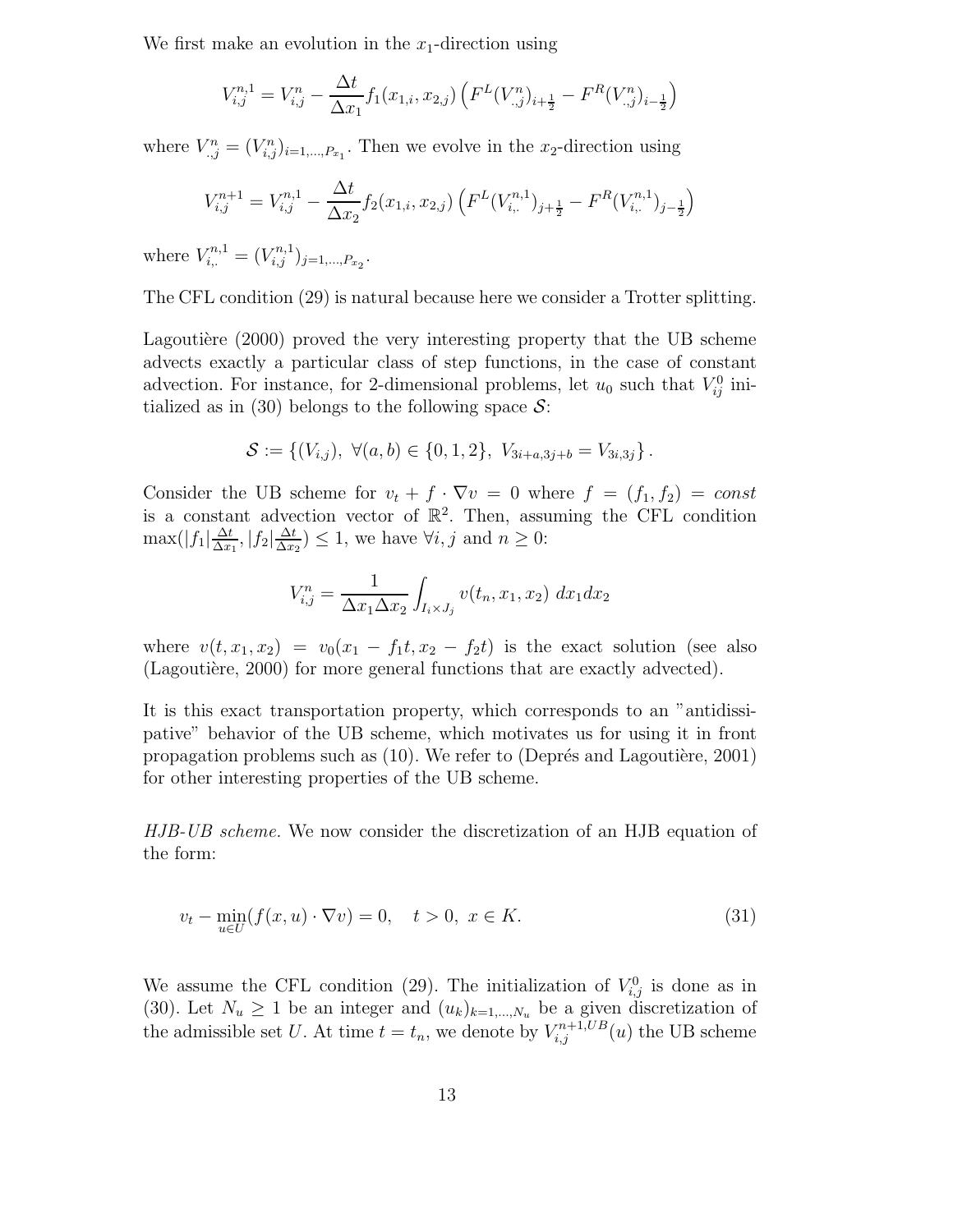obtained from  $(V_{i,j}^n)$  by using the advection  $f(\cdot, u)$  with control u, i.e., one time step of the UB scheme for

$$
v_t - f(x, u) \cdot \nabla v = 0.
$$

Then the HJB scheme is given by

$$
V_{i,j}^{n+1} = \min_{u_k} \left( V_{i,j}^{n+1,UB}(u_k) \right). \tag{32}
$$

We refer to (Bokanowski and Zidani, 2005) for first applications of the "Ultra-Bee" scheme to the resolution of HJB equations with discontinuous initial data. The scheme seems well adapted to treat discontinuous solutions and in particular when the value function takes only two values (0 and 1). Presently we have convergence results for the HJB-UB scheme for (31) in one space dimension but not in two dimensions.

#### HJB-UB scheme for the computation of a capture basin before time T

The algorithm for computing a capture basin  $\text{Capt}_F(C; T)$  before time T, for a given target C, is the following in the 2d setting. Here we assume that  $x \in \mathbb{R}^2$ . Our aim is to discretize, for a given  $T > 0$ , the function

$$
V(t,x) := \vartheta_T(T-t,x)
$$

where  $\vartheta_T$  obeys equations (18).

Let  $\rho := (\Delta x_1^2 + \Delta x_2^2)^{1/2}$  ( $\Delta x_1$  and  $\Delta x_2$  are the mesh sizes), and  $C_\rho := \{x \in$ C,  $d(x, \partial C) > \rho$ , where d is the Euclidean distance  $(C_{\rho}$  is a subset of C). Then we consider for  $u \in U$  and  $v \in [0, 1]$  the following approximation  $\mathcal{W}_{\rho}$  of  $W$  (see (9)):

$$
\mathcal{W}_{\rho}(z) = \begin{cases} \{1\} & \text{if } z \notin C, \\ [0,1] & \text{if } z \in C \text{ and } z \notin C_{\rho}, \\ \{0\} & \text{if } z \in C_{\rho}. \end{cases} \tag{33}
$$

Note that for  $\rho = 0$  we recover  $C_0 = \text{int}(C)$  and  $\mathcal{W}_0 = \mathcal{W}$ .

In this way, we enlarge the behavior of the dynamics near  $\partial C$ , so that a discretization scheme will be able to detect a change near  $\partial C$ .

Finally the scheme we propose is the HJB-UB scheme applied to the following HJB equation: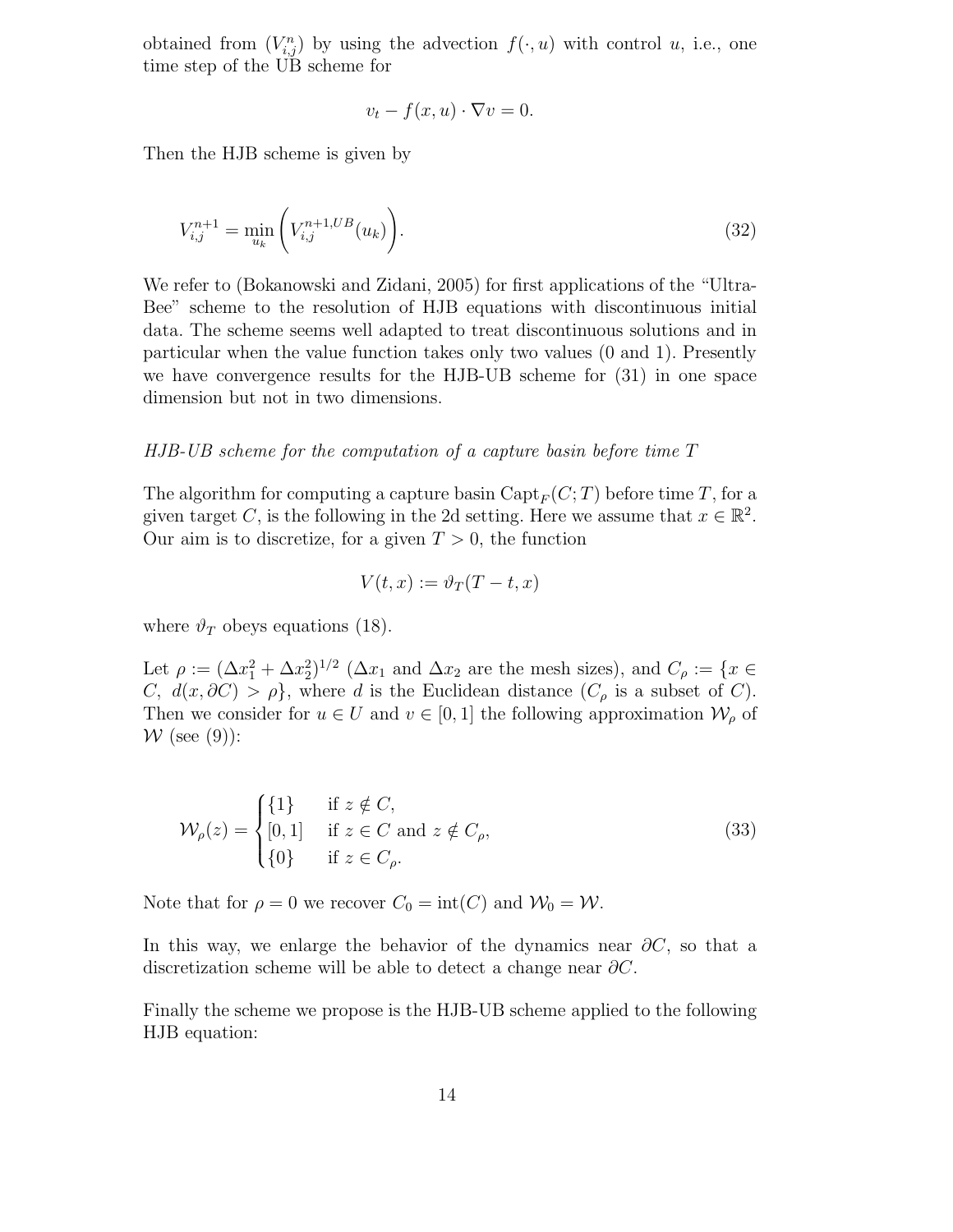$$
v_t - \min_{u_k \in U, w \in \mathcal{W}_\rho(x)} (w f(x, u_k) \cdot \nabla v) = 0,
$$
\n(34)

where  $(u_k)_{k=1,\dots,N}$  is a given discretization of the set U. Equivalently, we have

$$
V_{i,j}^{n+1} = \min_{u_k, w \in \mathcal{W}_\rho(x_{i,j})} \left( V_{i,j}^{n+1,UB}(u_k, w) \right), \tag{35}
$$

where  $V_{i,j}^{n+1,UB}(u_k, w)$  denotes the value computed with the associated dynamics  $w \cdot f(x_{i,j}, u_k)$  on the cell containing  $x_{i,j}$ .

Stopping criteria. For the computation of a viability kernel or a capture basin using the UB scheme, the principle is first to evolve in time and compute some approximation of  $V(t, x)$  using the HJB-UB algorithm, (using a time step  $\Delta t > 0$  satisfying the CFL condition (29)). Then we decide to stop the scheme when the values  $V_{i,j}^n$  are numerically converging. This means in particular that the capture basin Capt<sub>F</sub>(C) is approximated by Capt<sub>F</sub>(C; T) for some  $T > 0$ . In practice, for the first two tests of the following section, the UB scheme is stopped when the quantity  $||V^n - V^{n-1}||_{L^1} := \Delta x_1 \Delta x_2 \sum_{i,j} |V_{i,j}^n - V_{i,j}^{n-1}|$ satisfies:

$$
||V^n - V^{n-1}||_{L^1} \le 10^{-4}.
$$

## 4 Numerical tests

In the following numerical tests, for the viability algorithm, we have used the basic version as presented in (Saint-Pierre, 1994).

For practical purpose, the  $+\infty$  value can be replaced by  $+1$ , and in particular the initial (resp. border) condition  $V(0, x) = +\infty$  (resp.  $V(t, x) = +\infty$ ) can be replaced by  $V(0, x) = +1$  (resp.  $V(t, x) = +1$ ).

Example 1 (consumption problem) We consider the problem of computing the viability kernel for:

$$
\dot{y}_1(t) = y_1(t) - y_2(t),\tag{36a}
$$

$$
\dot{y}_2(t) = u,\tag{36b}
$$

with a control  $u \in U := \left[-\frac{1}{2}\right]$  $\frac{1}{2}, \frac{1}{2}$  $\frac{1}{2}$ , and the constraints  $y_1(t) \in [0,2]$  and  $y_2(t) \in$ [0, 3]. This corresponds to a consumption problem (Saint-Pierre, 1994; Aubin, 1991). Hence, here  $K := [0, 2] \times [0, 3]$  and the corresponding HJB equation is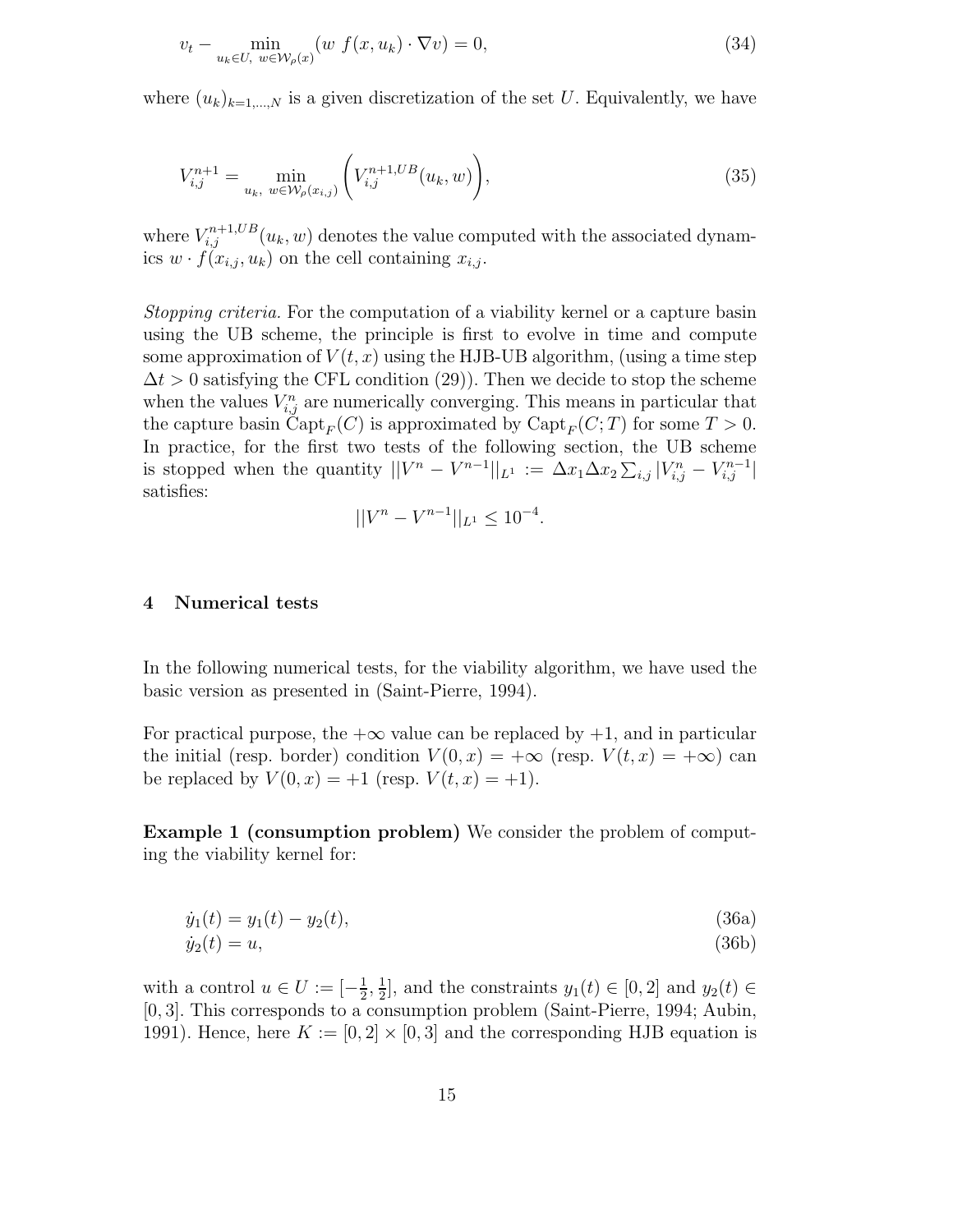$$
V_t + \max_{u=\pm \frac{1}{2}} (-f(x_1, x_2, u) \cdot \nabla v) = 0, \quad \forall t > 0, \forall (x_1, x_2) \in K,
$$
  
\n
$$
V(0, x_1, x_2) = 0, \quad \forall (x_1, x_2) \in K,
$$
  
\nwhere  $f(x_1, x_2, u) = \begin{pmatrix} x_1 - x_2 \ u \end{pmatrix}$ , and  $V(t, x_1, x_2) = 1, \quad \forall (x_1, x_2) \notin K, t \ge 0.$ 

We have replaced the  $+\infty$  value by 1 for commodity.

We have plotted in Fig. 1 the results given by the viability algorithm and by the HJB-UB scheme, for various mesh size  $(P_{x_1} = P_{x_2} = 50$  and 100). For the UB scheme we have used time steps  $\Delta t \simeq 0.013$  and 0.007 respectively, and stopped the computation at time  $t_n = n\Delta t = 5$  approximately. We have also used  $N_u = 2$   $(u \in \{-\frac{1}{2}, \frac{1}{2})\}$  $\frac{1}{2}$ ). The black lines delimit the border of the exact solution.

Note that the viability algorithm computes values 0 or 1. In our algorithm, we compute values which are 0 or 1, or some intermediary value. The intermediary values are observed to be always on a "frontier" which bandwidth is about one or two mesh size. The error on this frontier is not diffused by the scheme (to the contrary to most numerical methods as Semi-Lagrangian or finite difference methods), but stays well localised in a small bandwidth.

In Fig. 1 and the following, the small black square regions represent the computed viability kernel (or capture basin).

For the UB scheme, the black square regions are associated with the points where  $0 \leq V_{ij}^n \leq \epsilon$  with  $\epsilon = 10^{-10}$  (the points from which we should be able to reach the target in time lesser than or equal to  $t_n$ ); the grey points represents the mesh box with an intermediary value of  $V_{i,j}^n$  between 0 (black) and 1 (white). More precisely, these boxes are represented if  $\epsilon \leq V_{i,j}^n \leq 1 - \epsilon$ . This correspond to mesh boxes where the discontinuity is detected.

Example 2 (Zermelo problem). In this example, we compute the capture basin for a "Zermelo Problem":

$$
\dot{y}_1(t) = 1 - ay_2(t)^2 + u\cos(\theta),\tag{37a}
$$

$$
\dot{y}_2(t) = u\sin(\theta) \tag{37b}
$$

in the domain  $(y_1, y_2) \in K := [-6, 2] \times [-2, 2]$ , and for controls  $0 \le u \le$  $u_{max} := 0.44, \theta \in [0, 2\pi]$ , with  $a = 0.1$ . The target is chosen here to be the ball  $C := B(0, r)$  with  $r = 0.44$ .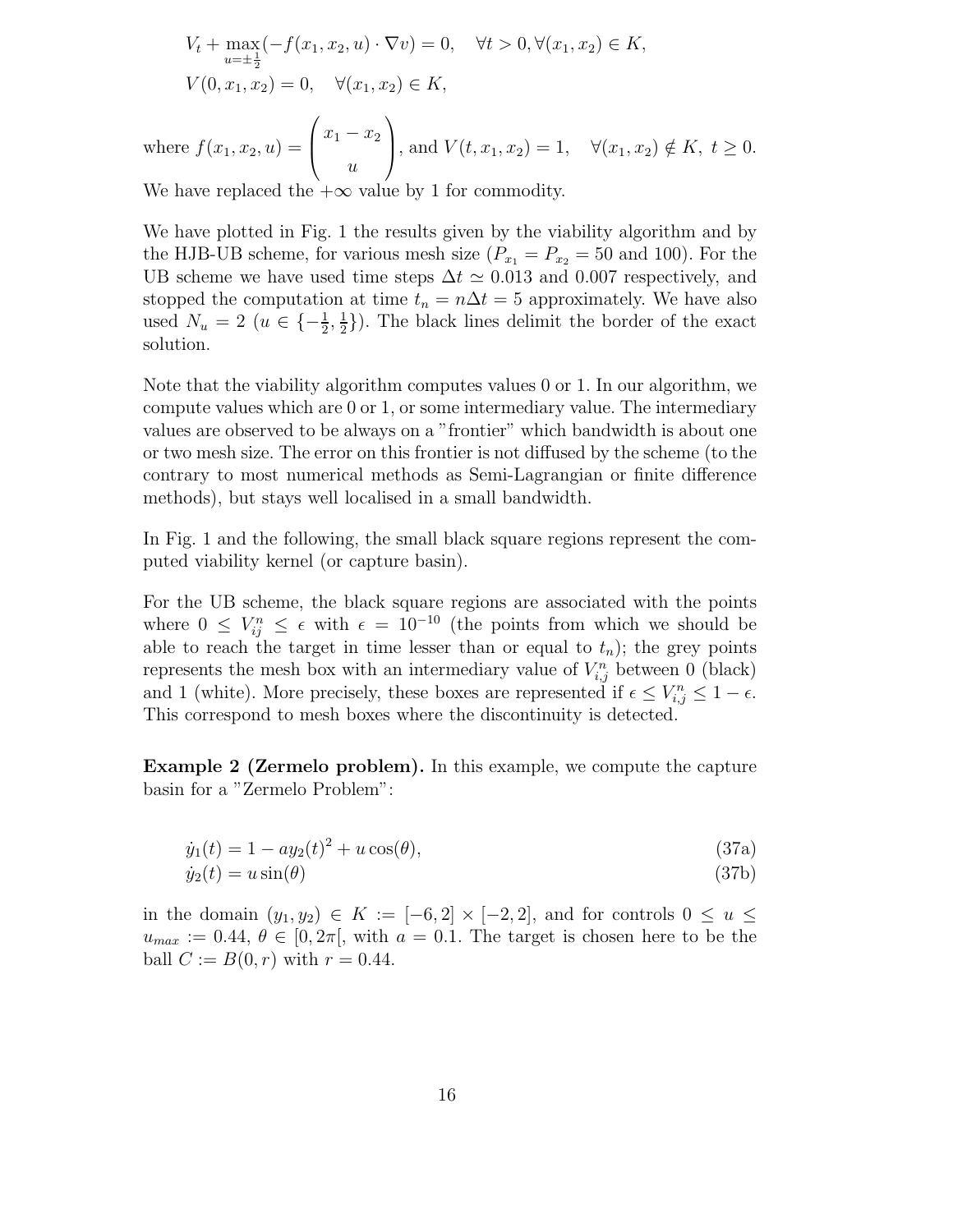

Figure 1. Comparison of the viability algorithm and the UB scheme for the consumption problem (left:  $P_{x_1} = P_{x_2} = 50$ , right:  $P_{x_1} = P_{x_2} = 100$ ).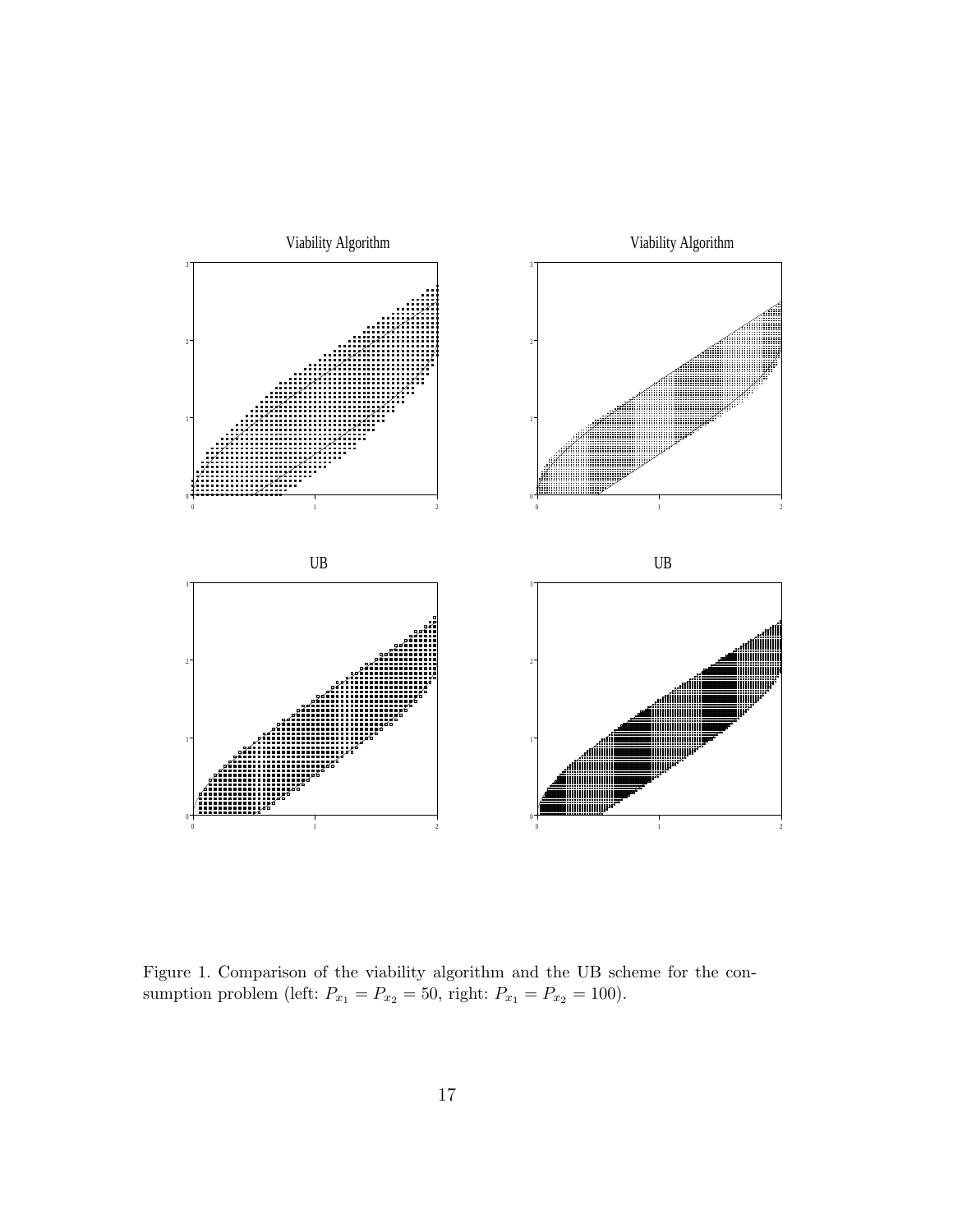

Figure 2. Approximation of the capture basin for the zermelo problem,  $P_{x_1} = P_{x_2} = 100$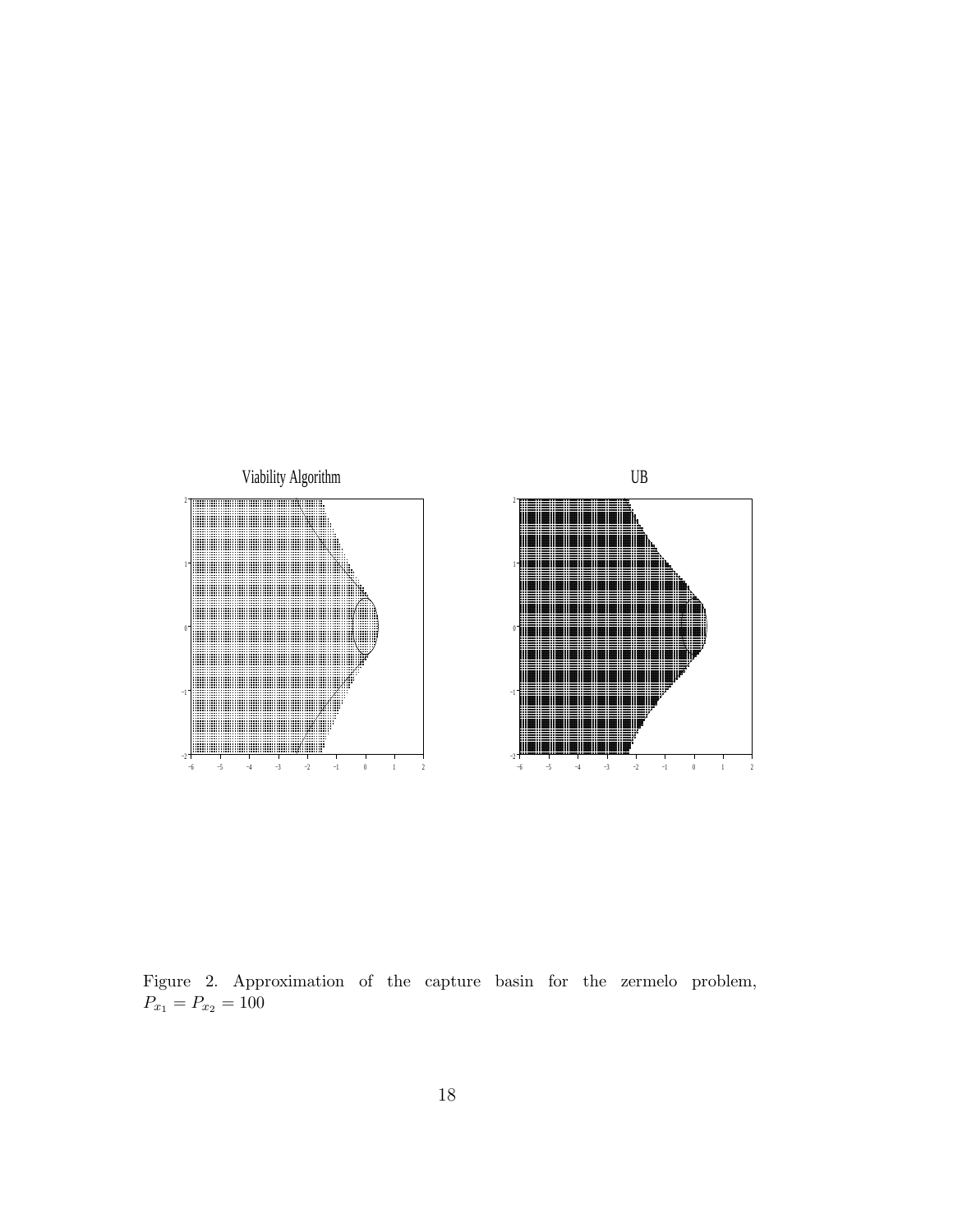

Figure 3. Zermelo problem,  $P_{x_1} = P_{x_2} = 20$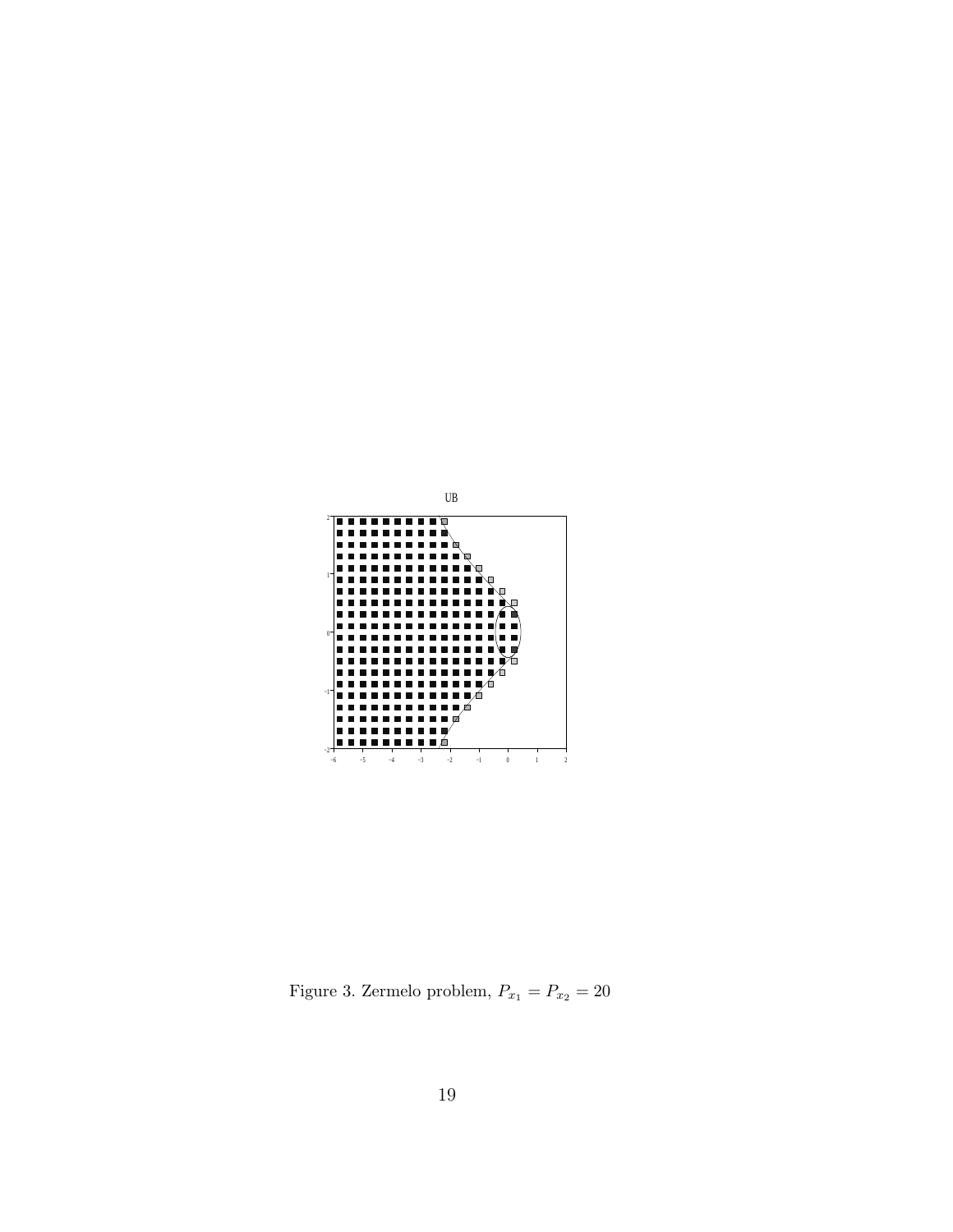The viability algorithm (see (Saint-Pierre, 2004) in this case) and the UB scheme are compared in Fig.2, with  $P_{x_1} = P_{x_2} = 100$ . For the UB scheme, we have used  $N_u = 20$  points and  $dt \approx 0.019$ . the stopping criteria was  $||V^n - V^{n-1}||_{L^1} \leq 10^{-4}$ , which gave a stopping time  $t \simeq 7$ .

The circle delimits the border of the target, and the black lines also delimit the exact capture basin (we have computed the limit trajectories by using the Pontryagin Principle, see Bryson and Ho (1975)).

Note that a good preliminary approximation is also obtained by the UB scheme even with a small number of mesh points. For instance in Fig.3 we have used  $P_{x_1} = P_{x_2} = 20$  (with same number of controls, and  $\Delta t \simeq 0.27$ ).

Example 3. In this example, we compute the "capture basin" for the following 2d rotational dynamic:

$$
f(x_1, x_2, u) = \begin{pmatrix} x_2 \\ -x_1 \end{pmatrix}
$$

on the domain  $K = [-1, 1]^2$ . The target is the ball centered in  $(0.5, 0)$  and of radius 0.2, i.e.,

$$
C := \{(x_1, x_2) \in K, (x_1 - 0.5)^2 + x_2^2 \le 0.2^2\}.
$$

Note that in the dynamic f there is no dependency over a control  $u$ ; however, the UB scheme does use a dynamic that depends of a control  $w$  as in (35) (hence in practice we have  $N_u = 2$ ).

In Fig.4 we compare the viability algorithm and the UB scheme at time  $T = \pi$ (half a turn), with  $P_{x_1} = P_{x_2} = 100$  (and  $\Delta t = 0.02$ ) and  $P_{x_1} = P_{x_2} = 200$  (and  $\Delta t = 0.01$ . The small circle delimits the target and the black line reprensents the border of the exact solution.

In Fig.5 we show the results with the UB scheme at time  $T = 10\pi$  (five turns), with  $P_{x_1} = P_{x_2} = 50$  and  $P_{x_1} = P_{x_2} = 100 \ (\Delta t = 0.04 \text{ and } \Delta t = 0.02$ respectively). We see that the UB scheme present no visible diffusion, even on a long time period, whereas the viability algorithm - not shown for the case  $T = 10\pi$  - has a tendency to diffuse more and more with time.

This example well illustrates the problem of diffusion of some schemes. A diffusive algorithm is going to create more and more errors as we go far from the target (or as time goes on). However the anti-diffusive scheme well approximates the capture basin even for long time as illustrated in Fig.5. (We have used  $P_{x_1} = P_{x_2} = 25,50$  and 100 with  $\Delta t = 0.077, 0.038$  and 0.019 resp.)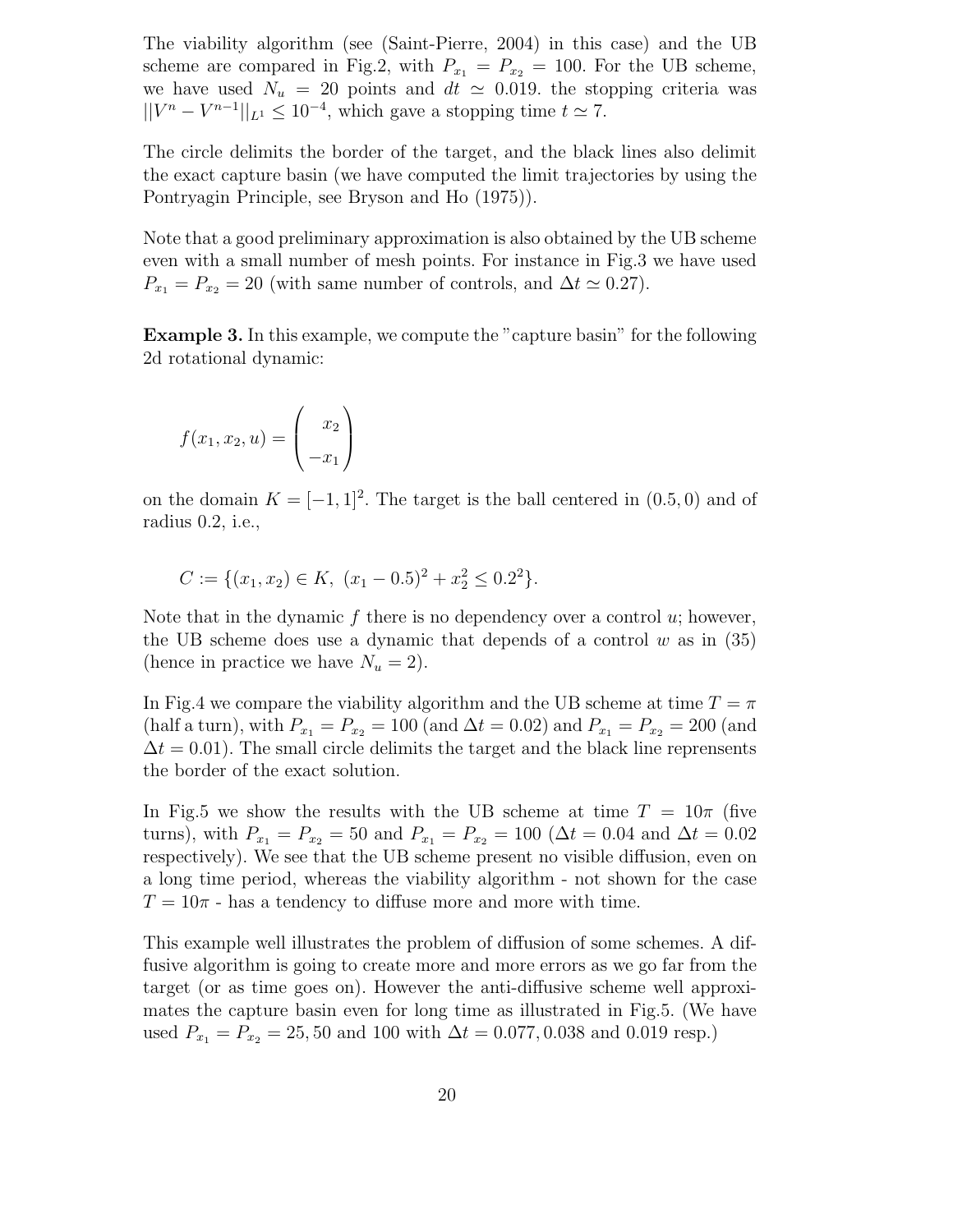

Figure 4. points that can reach the target in time  $t\leq \pi$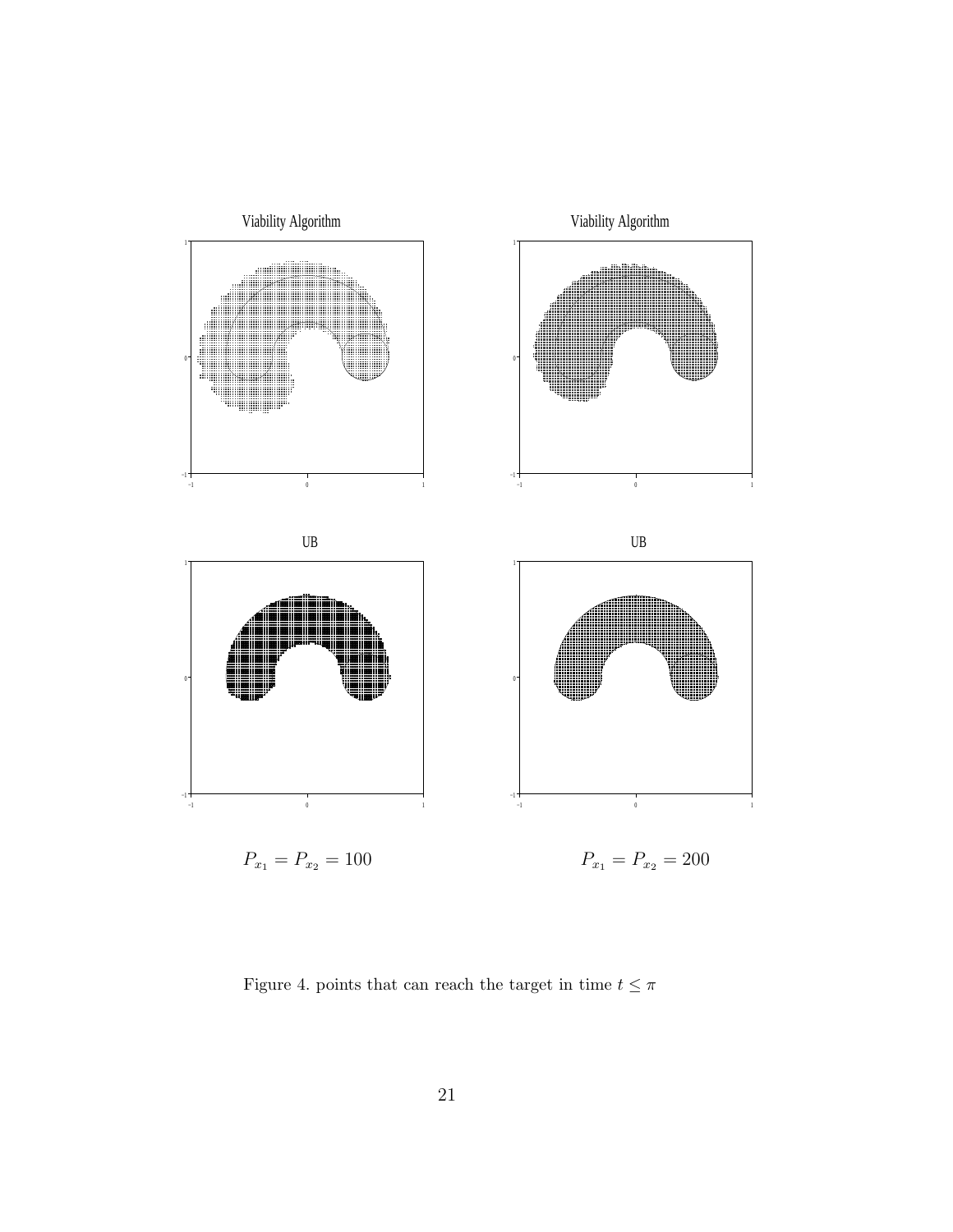Example 4. In this example we compute the capture basin for the following target problem

$$
f(x_1, x_2, u) = \begin{pmatrix} x_2 \\ u \end{pmatrix},
$$

on a domain  $K = [-1, 1]^2$ , with control  $u \in [-1, 1]$  (note that the dynamic also satisfies  $\ddot{x}_1 = u$ ). The target is a "thin target"  $C := \{(0,0)\}\.$  Numerically, the mesh for the UB scheme is chosen so that  $(0, 0)$  be the center of a mesh box of size  $(\Delta x_1, \Delta x_2)$ , and the initial data is  $V_{i,j} = 0$  if  $(x_{1,i}, x_{2,j}) = (0,0)$  and  $V_{i,j} = 1$  otherwise (this corresponds to take  $v_0(x_1, x_2) = 1_{\{|x_1| \le \frac{\Delta x_1}{2}, |x_2| \le \frac{\Delta x_2}{2}\}}$ ). Here the problem is discretised with three controls  $u \in \{-1,0,1\}$ .

The results are given in Fig.6. As before, we obtain a much smaller error and a smaller diffusion with the UB scheme than with the viability algorithm.

Acknowledgments. The authors wish to thank again P. Saint Pierre for useful discussions and for help using his code. We also thank the referees for useful remarks.

## A The viability Algorithm

The approach followed by Saint-Pierre (1994) is to determine the viability kernel in a constructive way by using discrete approximation. Also, (Quincampoix and Saint-Pierre, 1995) studied the case of a Hölderian differential inclusion. In this case, the kernel is approximated by kernels of discrete dynamical systems and then by finite kernels of finite discrete dynamical systems.

Consider a compact subset  $K \subset \mathbb{R}^n$ , and the differential inclusion:

$$
y'(t) \in F(y(t))
$$
 a.e  $t \ge 0$ ,  $y(0) = x_0 \in K$ , (A.1)

where  $F$  is upper-semi continuous set-valued map, with non empty convex compact values, and such that sup  $||y|| \le c(1 + ||x||)$  for some  $c \ge 0$ . With  $y \in F(x)$ this inclusion, for a fixed  $\rho > 0$ , we associate the discrete explicit scheme:

$$
\frac{y^{n+1} - y^n}{\rho} \in F(y^n) \quad \text{for } n \ge 0, \qquad y^0 = x_0 \in K. \tag{A.2}
$$

We denote by  $G_{\rho}$  the set-valued map  $G_{\rho} = 1 + \rho F$  and the system (A.2) can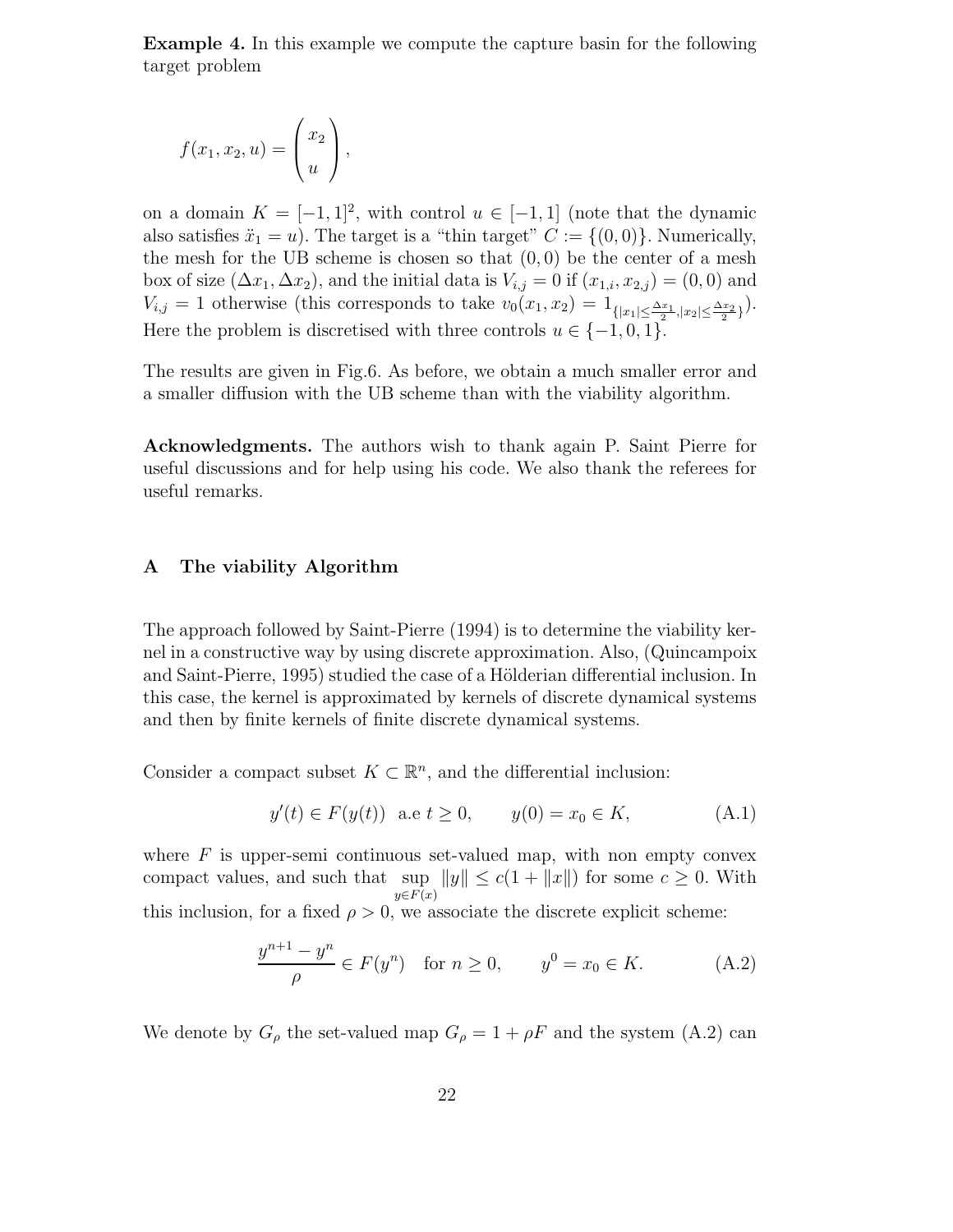be rewritten as follows:

$$
y^{n+1} \in G_{\rho}(y^n) \text{ for all } n \ge 0. \tag{A.3}
$$

As far as the discrete dynamical system associated with G is concerned, we denote the discrete viability kernel of K under G by  $\text{Viab}_G(K)$ .

#### A.1 Approximation by Kernels of Discrete Dynamical Systems

Saint-Pierre (1994) first addresses the problem of the approximation of kernels of discrete dynamical systems. Under some assumptions, he proves that, if the sequence  $(K^n)_n$  (with  $K^0 = K$ ) is defined as follows:

$$
K^{n+1} := \{ x \in K^n \text{ such that: } G(x) \bigcap K^n \neq \emptyset \},\tag{A.4}
$$

then  $\text{Viab}_G(K) = \bigcap_{n=0}^{+\infty} K^n$ . He next proves the convergence of the following approximation process:

**Theorem A.1** We suppose furthermore that F is an  $\ell$ -Lipschitz set-valued map (i.e., there exists  $\ell \geq 0$ ,  $\forall y \in F(x)$ ,  $y' \in F(x')$ ,  $d(y, y') \leq \ell d(x, x')$ ). Set  $M := sup_{x \in K} sup_{y \in F(x)} ||y||$ , and consider  $F_{\rho} := F + \frac{Me}{2}$  $\frac{4\ell}{2}\rho B$  and  $\Gamma_\rho :=$  $1 + \rho F_o$ . Then

$$
\lim_{\rho \to 0} V iab_{\Gamma_{\rho}}(K) = V iab_{F}(K). \tag{A.5}
$$

## A.2 Approximation by Finite Set-Valued Maps

With any  $h \in R$  we associate  $X_h$  a countable subset of  $\mathbb{R}^n$  for instance a grid with step h. Let  $G_h: X_h \to X_h$  a finite set-valued map and a subset  $K_h \subset \text{Dom}(G_h)$ . The finite dynamical system associated with  $G_h$  is

$$
y_h^{n+1} \in G_h(y_h^n) \quad \forall n \ge 0. \tag{A.6}
$$

Saint-Pierre remarks that, if the sequence  $(K_h^n)_n$  (with  $K_h^0 = K_h$ ) is defined as by:

$$
K_h^{n+1} := \{ x \in K_h^n \text{ such that: } G_h(x) \bigcap K_h^n \neq \emptyset \},\tag{A.7}
$$

then  $\text{Viab}_{G_h}(K_h) =$  $\bigcap^{+\infty}$  $n=0$  $K_h^n$ . Moreover, there exist p finite such that  $\text{Viab}_{G_h}(K_h) =$  $K_h^p$  $\frac{p}{h}$ .

The following proposition links finite discrete viability kernels and discrete viability kernels: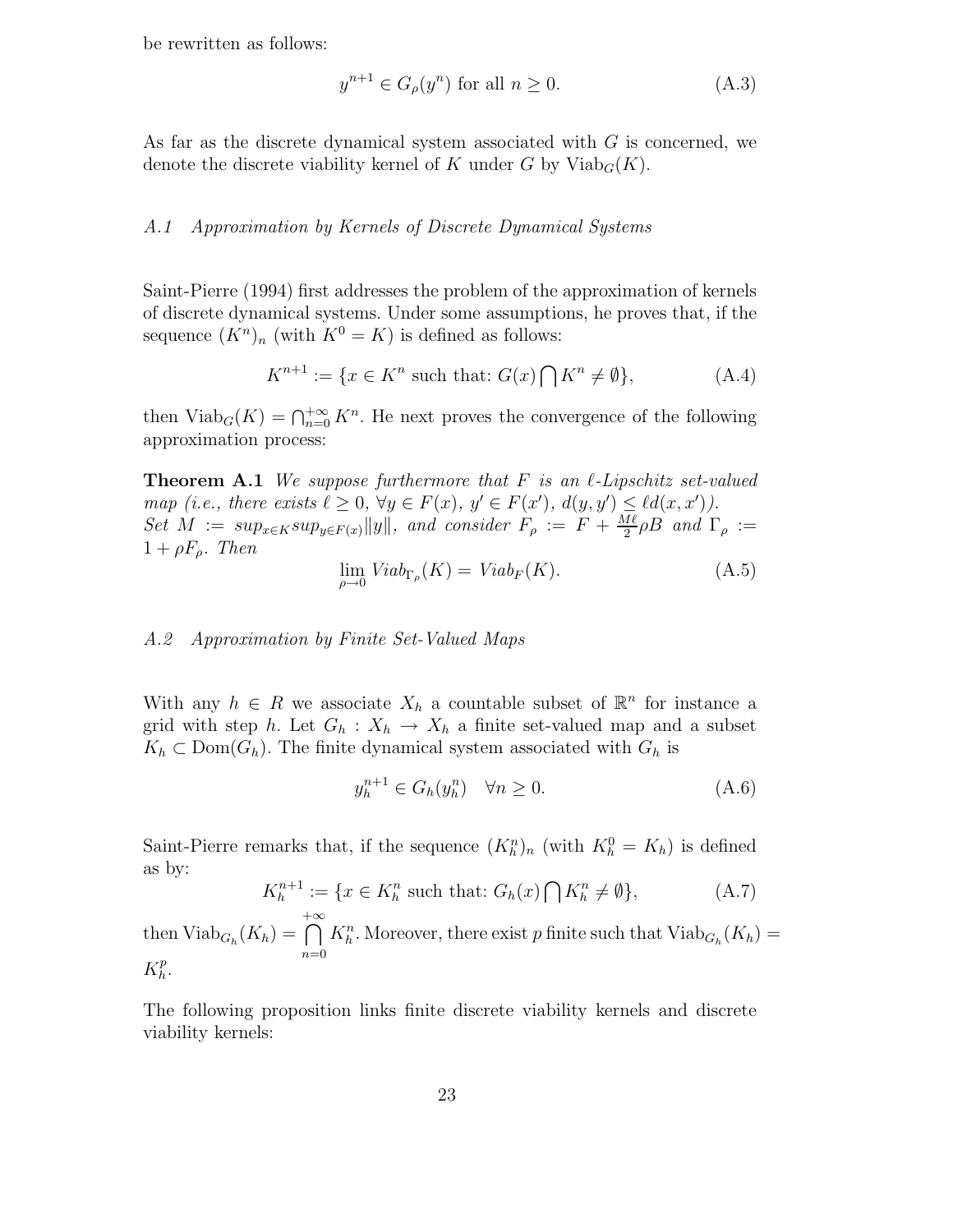**Proposition A.1** Let  $G : \mathbb{R}^n \to \mathbb{R}^n$  be an upper semicontinuous set-valued map with closed values, K a closed subset of  $Dom(G) := \{x \in X, G(x) \neq \emptyset\}.$ Let  $r > 0$  be such that for all  $x \in Dom(G^r) \cap X_h$ ,  $G^r(x) \cap X_h \neq \emptyset$ , where  $G^r$ is defined by  $G<sup>r</sup>(x) = G(x) + rB$ . Then

$$
Viab_{G^r}(K_h) \subset Viab_{G^r}(K) \bigcap X_h.
$$

Furthermore, for a good choice of r, these sets coincide.

Gathering the preceding results Saint-Pierre proves the following convergence properties of approximations of viability kernel of K under  $F$  with finite viability kernels computable in a finite number of steps:

> lim sup  $\max_{\rho,h\to 0} \mathrm{Viab}_{G_{\rho h}^{2M\ell \rho^2}}(K_{h}^{Ml\rho^2})$  $h^{(Ml\rho^2)}$  = Viab<sub>F</sub>(K)

with  $G_{\rho}^{2M\ell\rho^2}$ ,  $G_{\rho h}^{2M\ell\rho^2}$ , and  $K_h^{Ml\rho^2}$  defined as follows :

$$
G_{\rho}^{2M\ell\rho^2}(x) := x + \rho F(x) + 2M\ell\rho^2 \mathcal{B}, \qquad x \in \mathbb{R}^n;
$$
  
\n
$$
G_{\rho h}^{2M\ell\rho^2}(x) := G_{\rho h}^{2M\ell\rho^2} \cap X_h, \qquad x \in X_h;
$$
  
\n
$$
K_h^{M\ell\rho^2} := (K + M\ell\rho^2) \cap X_h.
$$

This viability kernel algorithm allows to compute the exact discrete and finite viability kernel of the associated discrete problem defined on a finite grid.

#### References

- R. Abgrall, Numerical discretization of boundary conditions for first order Hamilton-Jacobi equations, SIAM J. Numer. Anal., 41-6 (2003), 2233–2261.
- J.-P Aubin and A. Cellina, Differential inclusions, Comprehensive studies in mathematics 24, Springer, Berlin, Heidelberg, New York, Tokyo (1984).
- J.-P. Aubin, Viability theory, Birkhäuser (1991).
- E.N. Barron, R. Jensen, Optimal control and semicontinuous viscosity solutions, Proceedings of the A.M.S, 113-2 (1991), 397–402.
- E.N. Barron, R. Jensen, Semicontinuous viscosity solutions for Hamilton-Jacobi equations with convex Hamiltonians, Commun. in Partial Diff. Equations, 15-12 (1990), 1713–1742.
- C. Béné, L. Doyen, D. Gabay, A viability analysis for a bio-economic model, Ecological Economics 36 (2001), 385–396.
- O. Bokanowski, H. Zidani, Anti-dissipative schemes for advection and application to Hamilton-Jacobi-Bellman equations, To appear in J. Sci. Computing (2005).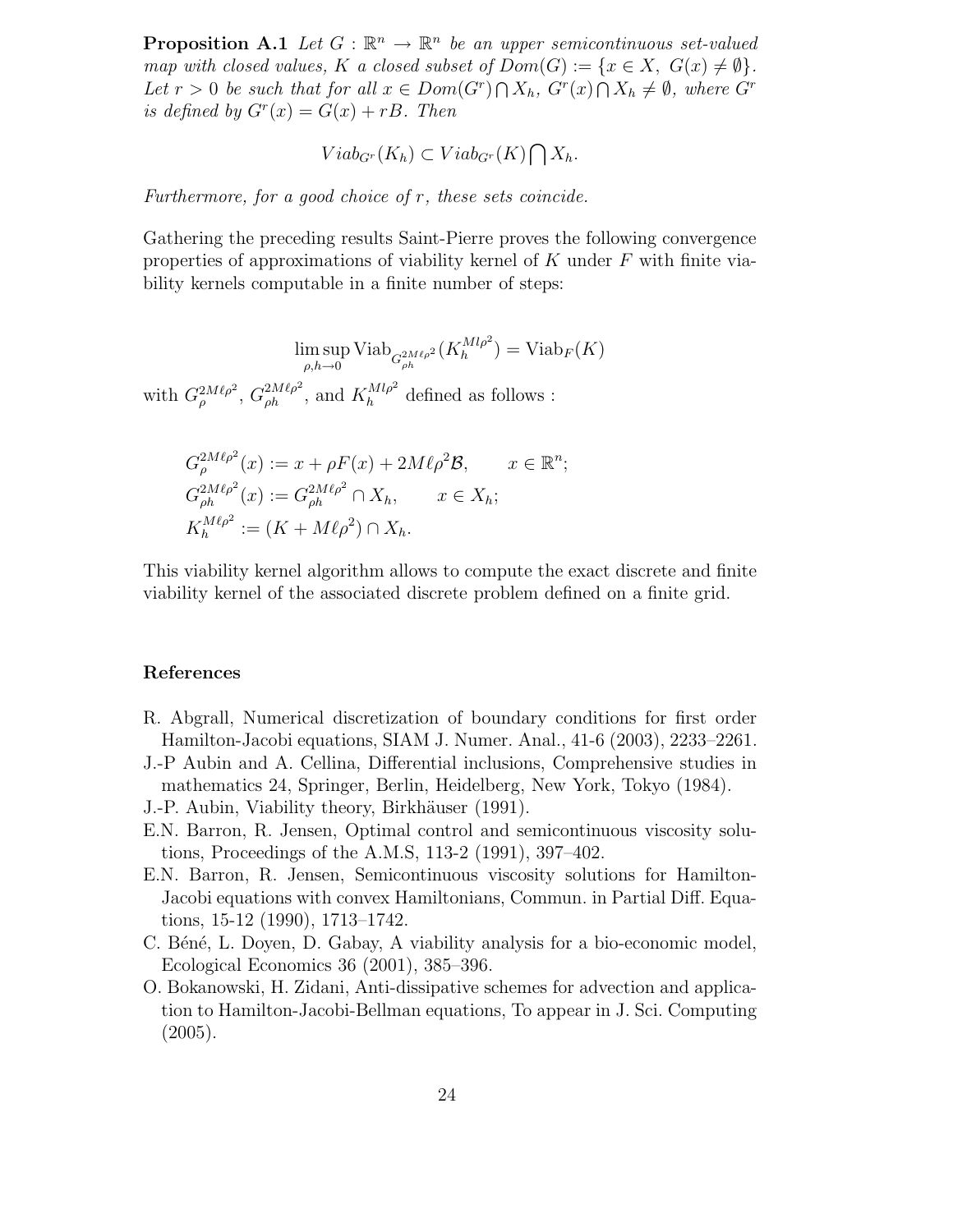- N. Bonneuil, Making ecosystem models viable, Bulletin of Mathematical Biology, vol. 65 (2003), 1081–1094.
- A.E Bryson, Y.C Ho, Applied optimal control, Hemisphere Publishing, New-York (1975).
- F. Camilli, and M. Falcone, Approximation of optimal control problems with state constraints: estimates and applications, Nonsmooth analysis and geometric methods in deterministic optimal control (Minneapolis, MN, 1993), Vol. 78(1996), Springer, New York(1996), 23–57.
- I. Capuzzo-Dolcetta, P.-L. Lions, Hamilton-Jacobi equation with state constraints, Trans. Amer. Math. Soc., vol. 318(1990), 643–683.
- R. Dautray, J.-L. Lions, Mathematical Analysis and Numerical Methods for Science and Technology, Springer Vol. 5 (2000).
- B. Després, F. Lagoutière, Contact discontinuity capturing schemes for linear advection and compressible gas dynamics, J. Sci. Comput., vol. 16 (2001), 479–524.
- H. Frankowska, S. Plaskacz, Semicontinuous solutions of Hamilton-Jacobi-Bellman equations with degenerate state constraints, J. Math. Anal. Appl., 251-2 (2000), 818–838.
- H. Ishii, S. Koike, A new formulation of state constraint problems for firstorder pdes, Siam J. Control Optim., 34-2 (1996), 554–571.
- F. Lagoutière, PhD Thesis, University of Paris VI, Paris (2000).
- S. Martin, The cost of restoration as a way of defining resilience: a viability approach applied to a model of lake eutrophication, Eology and Society, vol. 9-2 (2004), URL: http://www.ecologyandsociety.org/vol8/iss2/art8.
- C. Mullon, P. Curry, L. Shannon, Viability model of trophic interctions in marine ecosystems, Natural Ressource Modelling, vol. 17(2004), 27–58.
- M. Quincampoix, P. Saint-Pierre, An algorithm for viability kernels in Hölderian case: approximation by discrete dynamical systems, J. of Math. Syst. Estim. and Control, vol. 5 (1995), 1–13.
- P. Saint-Pierre, Approximation of viability kernel, Appl. Math. Optim., vol. 29 (1994), 187–209.
- P. Saint-Pierre, Approche ensembliste des systèmes dynamiques: regards qualitatifs et quantitatifs, Matapli, vol. 66(2001), 93–100.
- P. Saint-Pierre, Viable capture basin for studying differential and hybrid games: application to finance, Int. Game Theory Rev., 6-1 (2004), 109–136.
- H.M Soner, Optimal control with state-space constraint: I, SIAM J. Control Optim., 24-3 (1986), 552–561.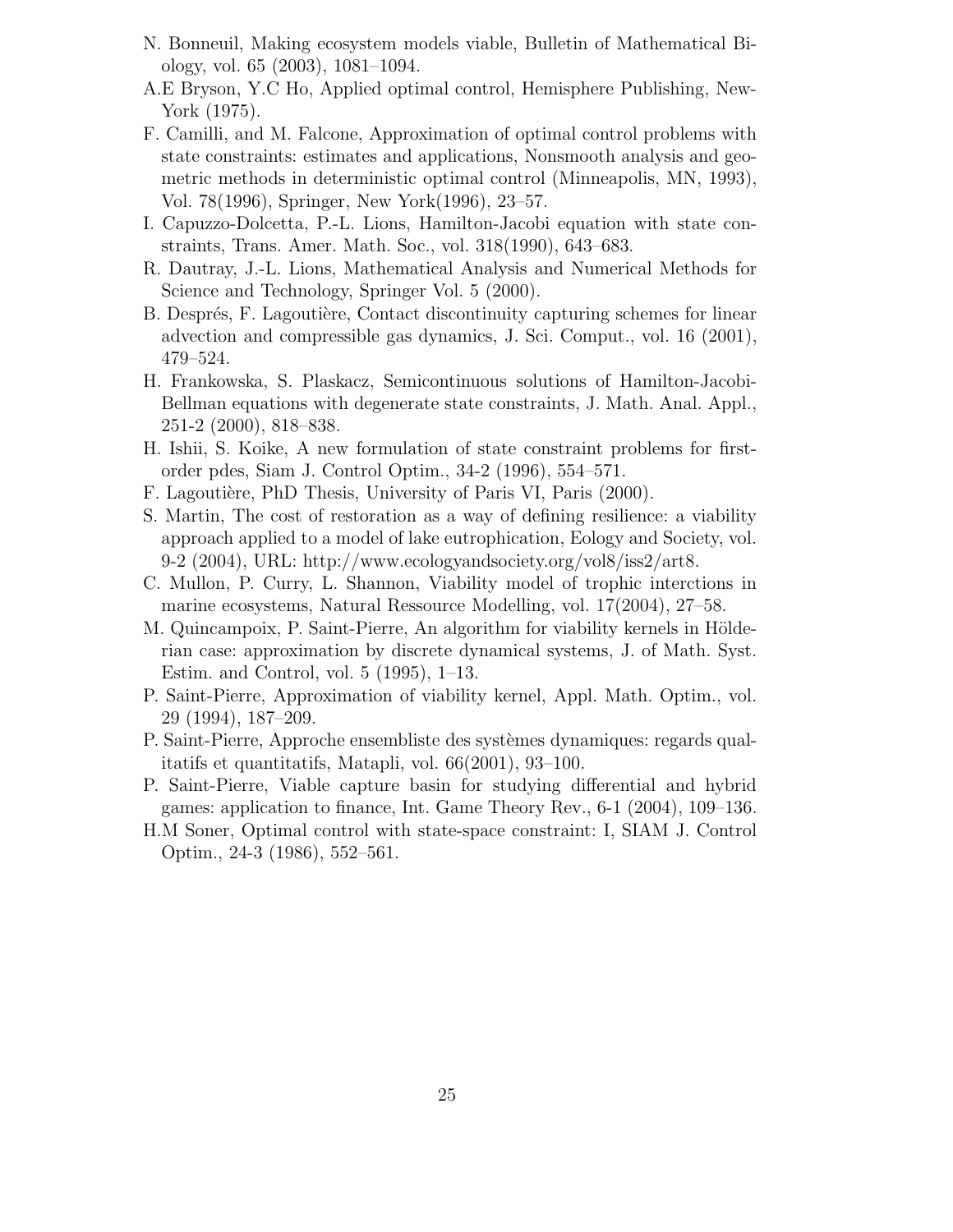

Figure 5. points that can reach the target in time  $t \leq 10\pi$  (UB scheme)